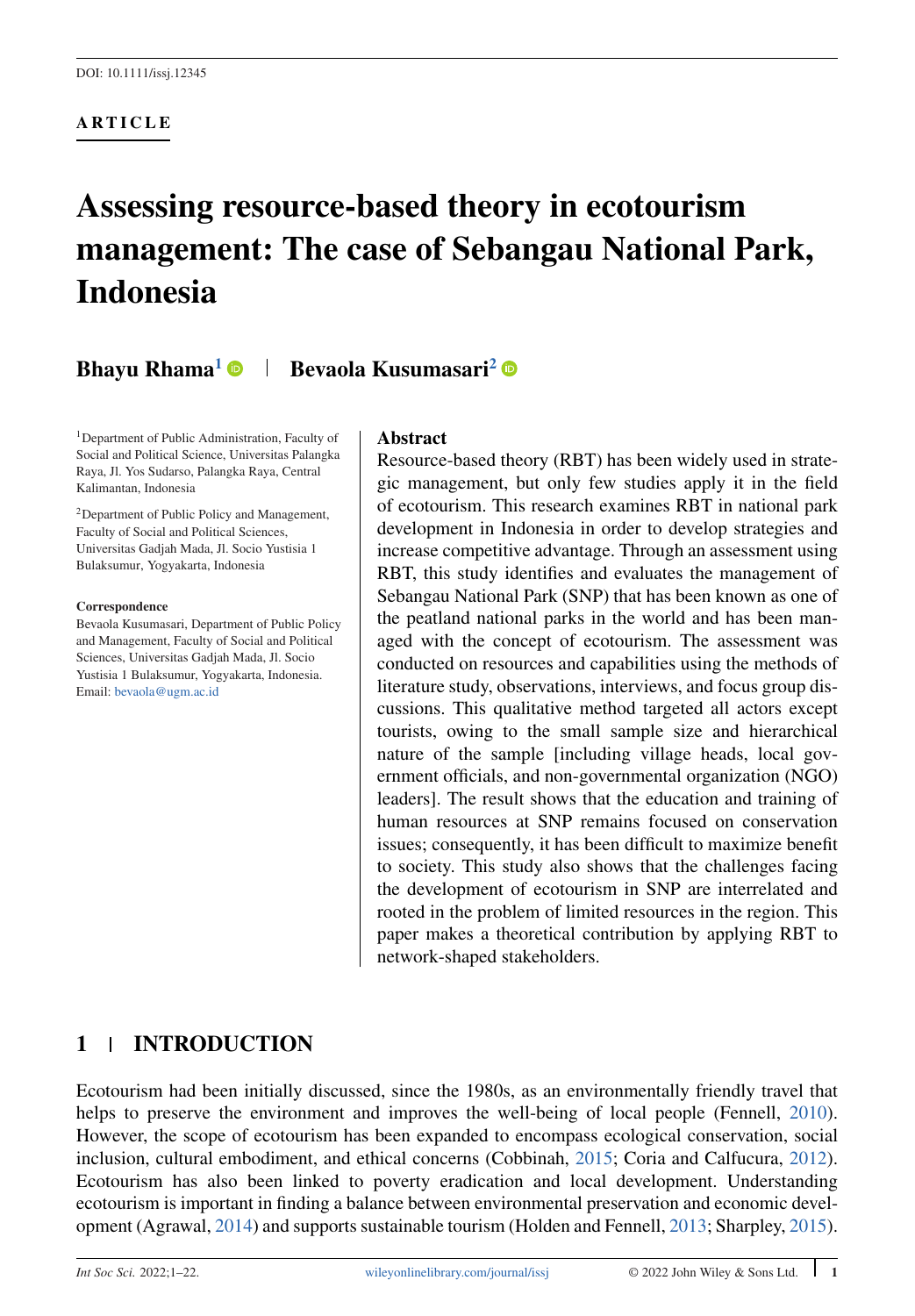Many tourist destinations with complex topography, heritage values, and high biodiversity (especially the existence of charismatic mega fauna and endangered species) have become ecotourism's favourite destinations. This factor can be attributed to the high value of cultural services, such as education and aesthetics. This is in line with the view that ecotourism is an important solution in contemporary tourism in ensuring that local people receive economic, social, and environmental benefits simultaneously from tourism management.

Ecotourism management is directed specifically at efforts to encourage the participation of local communities to increase the number of visitors and to preserve the destination. Many ecotourism management studies are directed at implementation management (Foucat, [2002;](#page-18-0) Rhama, [2017\)](#page-19-0). These studies show a high degree of complexity in management, involving the complex relationship between bottom-up, top-down, and horizontal approaches (Saruman et al., [2017\)](#page-19-0) and value and interest conflicts between stakeholders. Some studies have compiled an integrative model of ecotourism management. Li [\(2004\)](#page-19-0), for example, developed a model of ecotourism management with three main elements: pressure (tourism activity and its impact on the environment), circumstances (environmental circumstances of a destination), and managerial response. Meanwhile, Sukserm, Thiengkamol, and Tengkamol [\(2012\)](#page-20-0) developed a model involving planning, benefit, action, and evaluation components aimed at conserving natural resources and the environment. These models have been developed without the use of a theory basis and draw solely on specific cases of a particular destination, with a specific set of circumstances unique to that location (atypical case studies).

There are many theories that have been developed to better understand the factors that influence human-environment interactions (Barney, Ketchen, and Wright, [2011;](#page-18-0) D'Oria et al., [2021\)](#page-18-0). Resourcebased theory (RBT) is an influential and widely accepted theory of natural resource management and has encouraged a more holistic, interconnected approach to managing parks (Ponting and O'Brien, [2014\)](#page-19-0). Resource-based theory seeks ways to explore connections, trade-offs, and potential synergies among physical resources, social resources, and cultural resources in order to address the needs of users while also conserving biodiversity (Li et al., [2006;](#page-19-0) Shi, Song, and Cheng, [2019;](#page-20-0) Zhang and Dhaliwal, [2009\)](#page-20-0). Resource-based theory was developed as a response to the perceived disconnect between production-oriented theories and resource management (Barney, Ketchen, and Wright, [2011;](#page-18-0) D'Oria et al., [2021\)](#page-18-0). In comparison with more traditional approaches, RBT has been considered successful as a theoretical framework in natural resource management (Burdett et al., [2010\)](#page-18-0). How can RBT be applied in ecotourism? The competition between organizations for scarce resources can be an advantage; it forces organizations to become more efficient in the utilization of productive assets such as knowledge and human capital (Burdett et al., [2010\)](#page-18-0). Resource-based theory suggests that there will always be a need for better ways to utilize those assets based on the resources that national parks have.

Resource-based theory has been used to explain the resources that an organization should possess to achieve its aims and to meet the requirements from the perspective of the organization's capabilities (Barney and N.Clark, [2007\)](#page-18-0). Massukado-Nakatani and Teixeira [\(2009\)](#page-19-0) are among the first to use RBT from the perspective of mass tourism management. Wu [\(2009\)](#page-20-0) developed a conceptual framework of sustainable RBT-based tourism development at the industry level. Meanwhile, Verbeke and Tung [\(2013\)](#page-20-0) revealed the importance of stakeholder management theory, which is currently the main theory in ecotourism management, integrated with RBT to obtain a comprehensive temporal dimension of organizations in general. All these studies, however, have not been directed empirically in the field of ecotourism. To address this gap, the current study analyses ecotourism management from an RBT perspective. Due to its emphasis on specified features of resources, such as complicated topography, biodiversity, and heritage, RBT can be a useful tool for managing ecotourism in national parks. National parks are generally an area that is intensely used to conserve biodiversity and the heritage that is increasingly becoming rare and endangered. The flora and animals of a national park are often unique and cannot be found elsewhere, including the park's heritage. Various studies on ecotourism management in national parks in Indonesia have been conducted; for example, in Meru Betiri National Park (Qomariah, [2009\)](#page-19-0), Gunung Leuser National Park (Siburian, [2006\)](#page-20-0), Sebangau National Park (SNP) (Setyadi et al., [2012\)](#page-19-0), and Kutai National Park (Muntasib & Sunkar, 2013). The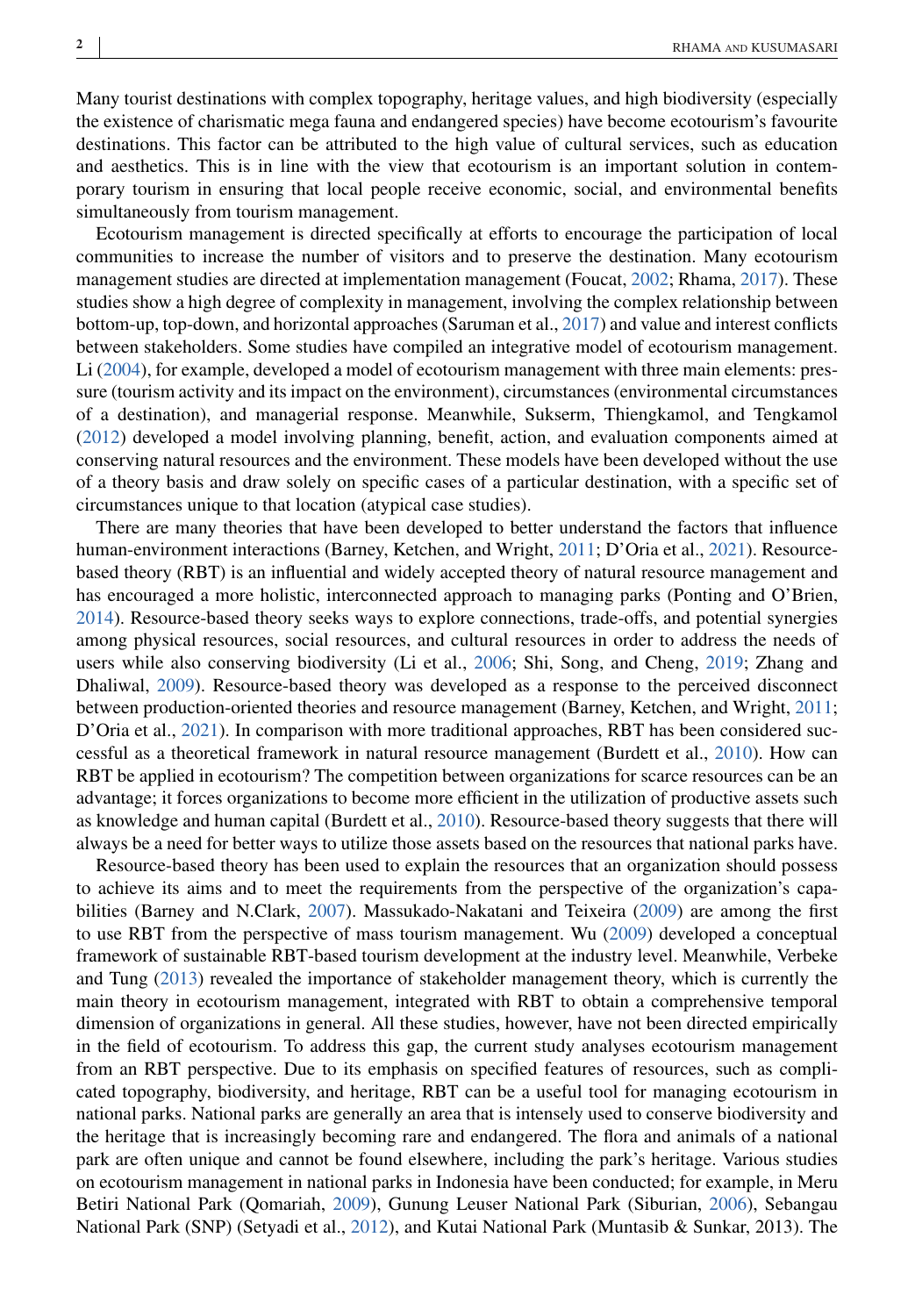application of RBT in ecotourism management has not been found in the studies of national parks in Indonesia. Resource-based theory involves many prerequisites for organizations to acquire sustained competitive advantage. Characteristics that are found in national parks are becoming valuable and rare resources that enable organizations to implement a strategy that can improve the effectiveness of ecotourism management. This theory has also supported the recent capability debate that the resources or a combination of resources and historical conditions must be unique or are the main characteristics of national parks.

As RBT is based on the assumption that organizations that are more competitive have higher levels of resources in their organization, in order to develop strategies and increase competitive ability, a resource-based competitive environment must be developed. In this regard, an organization should be capable of developing an environment that allows the application and development of strategies based on the internal resources (Kusumasari, Alam, and Siddiqui, [2010\)](#page-19-0). Ecotourism industry has been associated with a number of positive social impacts, such as low environmental impacts across supply chains, reduced levels of deforestation, and economic growth (Van Hecken and Bastiaensen, [2010\)](#page-20-0). Because the application of RBT in ecotourism is critical, this study examines how to implement RBT in the context of Indonesia's national parks. Resource-based theory is also used to study the evolution of technological, economic, and social innovations (Wills-Johnson, [2008\)](#page-20-0). The theory has been applied successfully to a wide variety of examples ranging from multinational corporations, environmental policy, international trade, and tourism (Andersen and Suat Kheam, [1998\)](#page-17-0).

On the other hand, RBT argues that development of a resource-based competitive environment will increase an organization's competitive advantage through the increase of resources available. This is sometimes referred to as "competitive advantage spill-overs". In this case, ecotourism may be understood as tourism industry that has a lower environmental impact because it uses natural resources as its input to produce ecotourism services (Abd Rashid et al., [2020\)](#page-17-0). Through ecotourism, consumers can feel that they are giving nature back to the environment by supporting local communities as a way of giving them a better life while also supporting the economic growth of the region. Therefore, ecotourism is believed to support sustainable development through its contribution in creating "green" jobs and in maintaining biodiversity conservation (Schmidt and Keil, [2013\)](#page-19-0). This study aims to explore this subject by applying RBT in developing strategies that will lead to competitive advantage.

The goal of this paper is to examine RBT in the development of national parks in Indonesia and to determine how it could be applied to the management of ecotourism in SNP. In order to apply RBT to the development of SNP, it is necessary to first identify and describe the four types of resources that are characteristic of the theory. These include human resources, financial resources, physical resources, and organizational resources. The second step is examining how each type contributes to management within a national park. It is important to note that RBT is a broad management theory that can be applied in multiple ways. It can be used to promote and facilitate the management of national parks; it can also be used to focus on human populations' needs and values within a park; or it could be used to find synergies between these two goals with hopes of finding common ground between humans and wildlife (Burdett et al., [2010\)](#page-18-0).

#### **2 LITERATURE REVIEW**

#### **2.1 Resource-based theory**

Resource-based theory is a key concept in strategy management and has been an advantage in explaining competitive phenomena in various industries (Hoopes, Madsen, and Walker, [2003\)](#page-18-0) and local government institutions (Kusumasari, Alam, and Siddiqui, [2010\)](#page-19-0). One advantage of RBT is that it explains that the superiority of an organization, whether formal or informal, is based on the resources of the organization (Habbershon and Williams, [1999\)](#page-18-0). The advantages and competitiveness of an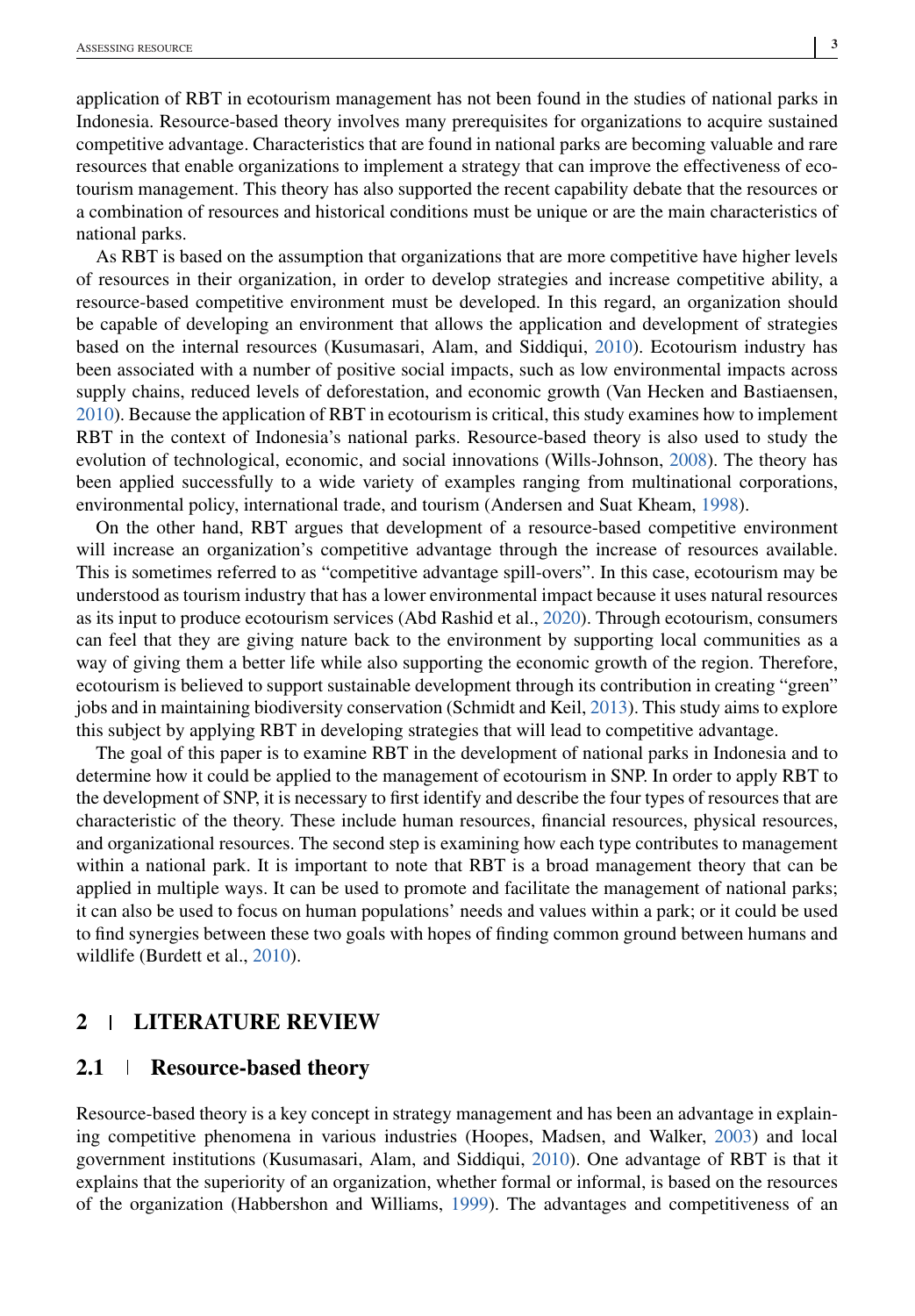organization are thus determined by the internal development, the nature of the resources, and the methods used to utilize such resources (Lavie, [2006\)](#page-19-0).

In RBT, resources can be seen as the dimensions of an organization, such as financial, physical, and individual/organizational capital in implementing the strategies of the organization (Barney and N.Clark, [2007;](#page-18-0) Hill & Jones, 1992; Hitt, Ireland, & Hoskisson, 1997). These dimensions are focused on the organization's ability to learn and evolve and on previous organizational and policy routines through which leaders change their resource base to develop valuable strategies (Eisenhardt & Martin, 2000, p.1107). Resources are also considered available contributions controlled by an organization in RBT (Newbert, [2008\)](#page-19-0). This theory declares that organizations with valuable, scarce, and irreplaceable resources will gain additional benefits to compete with other organizations through their development and implementation of strategies by capitalizing on these resources (Hsu and Ziedonis, [2013\)](#page-19-0). This idea is supported by the study of Crook et al. [\(2008\)](#page-18-0), who said that valuable, rare, and irreplaceable resources are referred to as strategic resources. A resource has a value if there is a desire to pay at a certain price or to invest in developing the resource internally (Schmidt and Keil, [2013\)](#page-19-0). However, this definition is taken from an organizational perspective, not from the perspective of a consumer who uses the product made from that resource. This definition of ex ante avoids the circular definition, that is, a resource has a value if it is considered to have meaning to the consumer. This definition is said to be circular because the value of a resource is determined at the end of the process, whereas to be meaningful, a resource must have a high value in the initial stage (input). Moreover, resources are inputs, not outputs of a process.

Moreover, resources are said to be rare if only few or no other organizations have the same resources (Newbert, [2007\)](#page-19-0). Valuable and rare resources can achieve competitive advantage. However, this advantage is short term because other organizations will soon seek out valuable and rare resources that are comparable or even superior to the resources of the competing organization. To achieve a sustained competitive advantage, a third characteristic that "cannot be imitated or replaced" must exist. Resources with these three traits will encourage sustainable competitive advantage, and ultimately, bring organizations to sustainable performance (Newbert, [2007\)](#page-19-0).

Barney [\(1991\)](#page-17-0) mentioned three conditions that prevent resources from being replicated. The first condition is the linkage to history; some resources will be tied to a certain time and space, for example, historical relics and nostalgic brands that are also bound to that land and its history, making them impossible to be replaced and imitated. The second condition is causal ambiguity, which occurs when the relationship between resources and competitive advantage cannot be fully understood. Causal ambiguity becomes an inability of competitors to imitate because they cannot be sure how these resources can benefit their organization. This situation may encourage competitors to implement a wrong strategy; thus, competitive advantage is not optimally achieved, even when it is the only strategy path that can be used. The third condition is social complexity, which occurs when resources arise in a social relation beyond the organizational management and its influence capabilities. Interpersonal networks, organizational culture, and reputation are forms of resources with high social complexity. Competitors unlikely make imitation efforts because the complex social aspect has uniqueness that cannot be fully managed. In these organizations, the social aspect is beyond the reach of competitors.

However, Priem and Butler [\(2001\)](#page-19-0) criticized RBT due to its several weaknesses. According to their study, a weakness of RBT is that it is tautological, indicating that several combinations of resources can produce the same value and hence are not sources of competitive advantage. Market roles are also not considered in RBT, and RBT has no prescriptive implications. To respond to this criticism, Barney [\(2001\)](#page-18-0) argued that RBT is not tautological by showing how RBT variables (value, scarcity, and inimitable) operate. Barney [\(2001\)](#page-18-0) also pointed out a number of empirical studies that serve as evidence that RBT can be tested and passed from Popper's falsification requirements. To respond to the criticism (i.e., a number of combinations of valuable, rare, and inimitable resources can produce the same value), Barney [\(2001\)](#page-18-0) stated that meanings cannot be imitated; specifically, they can neither be duplicated (inimitable) nor replaced (non-substitutability). If the result of resource combination has the same value as before, then such combined resources can be replaced and do not qualify for a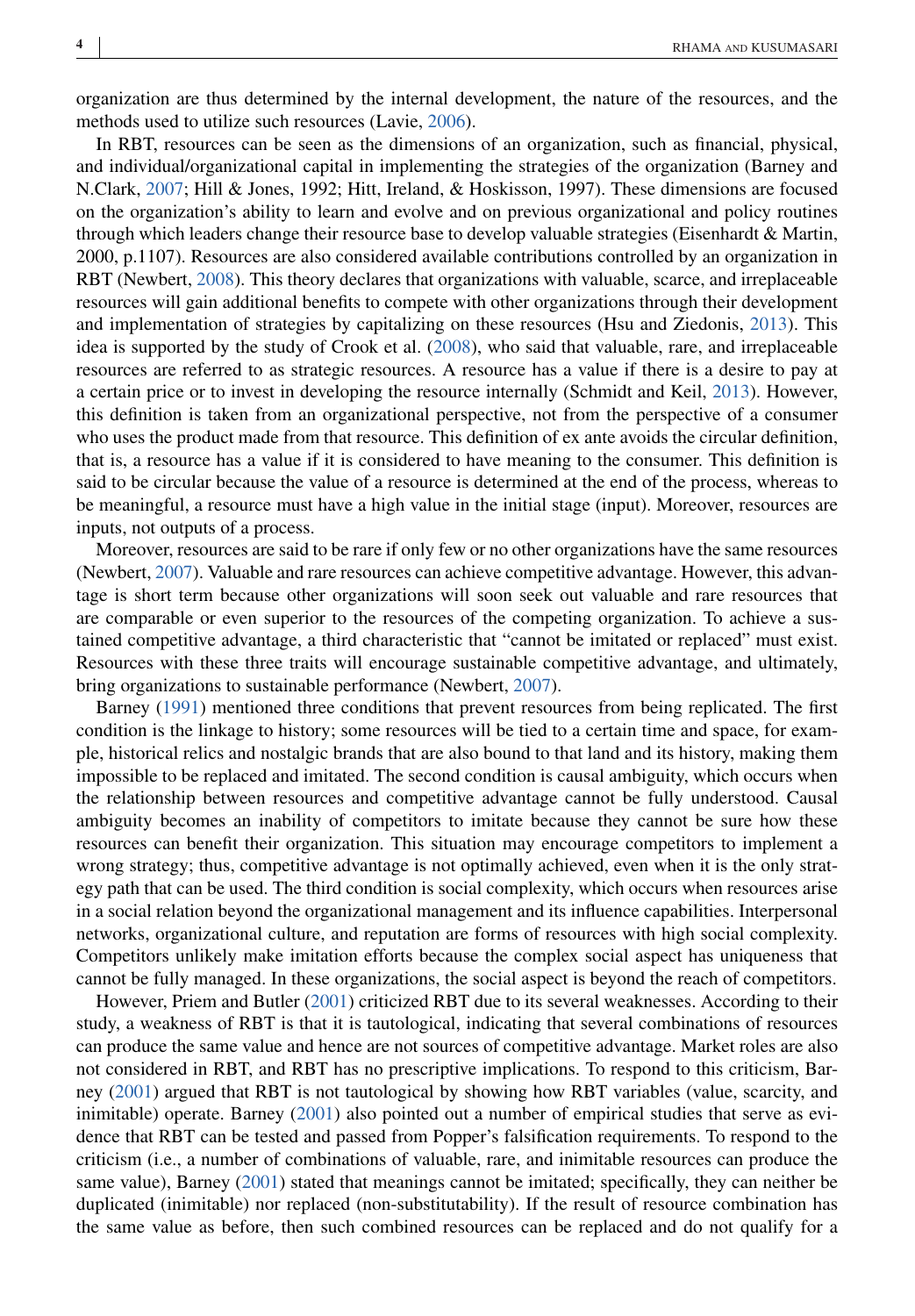combination that can lead to competitive advantage. Moreover, Barney [\(2001\)](#page-18-0) revealed that market influence has been considered in RBT theory. Meanwhile, the criticism of non-practicality is rejected by various examples of RBT implementation in managerial decision making, such as choosing resources to escape from strategic disadvantages, implementing the potentials of resources and capabilities, and maintaining the resources and capabilities possessed to maintain competitive advantage. In conclusion, RBT has the empirical, conceptual, and practical powers that are worth including in a theoretical framework in many areas related to the issue of organizational competitiveness.

# **2.2 RBT in tourism management studies**

Studies on tourism management using the RBT approach have not been widely conducted. Massukado-Nakatani and Teixeira [\(2009\)](#page-19-0) reviewed mass tourism management with the RBT framework using a qualitative approach to assess the types of resources and organizational capabilities of two destinations in Brazil. The framework only highlights the classification of resources, whereas the other variable (capability) is only based on qualitative findings that are not followed by conceptualization. For this type of resources, the researchers evaluated four types of resources which are human resources, financial resources, physical resources, and organizational resources. Human resources consist of training, experience, assessment, intelligence, control, employee insight, job, management, and technical team. Financial resources cover all types of financial resources, such as loans, financing, assets, royalties, and rent. Physical resources include visible resources, such as installations, equipment, technologies, and locations. Organizational resources consist of organizational structure and form. The organizational structure includes the system of control, coordination, internal relations, planning, and organizational culture. The organizational form includes relationships with other organizations (private and public).

Lee and King [\(2006\)](#page-19-0) used the RBT approach and focused on evaluating organizational competitiveness. They combined RBT with an industrial organization (IO) approach that is at the industry level. The IO approach introduces environmental factors as an aspect other than the resources that can deliver competitiveness. Resources are natural, cultural assets, accommodation, food, transportation, while environmental factors include economic growth, sociocultural change, demand conditions, community participation and attitudes. The combination of resource strategy includes destination marketing management, human resource development, destination organizational management, destination planning and development, service quality management, cost management, and environmental management. Meanwhile, the study conducted by Walsh, Lynch, and Harrington [\(2011\)](#page-20-0) is more complete in terms of the application of RBT to tourism and further shows a strong connection between valuable resources (valuable, rare, and irreplaceable) with organizational capabilities and those linked to competitiveness. However, this study did not divide resources in certain groups, neither capability.

Therefore, the current research attempts to gain some advantages by providing a complete RBT framework in classifying resources and capabilities to its characteristics (valuable, rare, and irreplaceable/non-replicable). Sebangau National Park's strategy was also assessed qualitatively by observing how its manager utilizes the resources and capabilities to attract visitors.

### **3 RESEARCH METHODS**

# **3.1 Case study: Sebangau National Park, Central Kalimantan, Indonesia**

Tanjung Puting National Park, Bukit Baka-Bukit Raya National Park, and SNP are three national parks in Central Kalimantan, Indonesia. Sebangau National Park, a newly constructed national park, was formed in 2004, whereas Tanjung Puting National Park was founded in 1982 and has been a wildlife sanctuary since 1936. It is one of Kalimantan's five provinces, Indonesia's portion of Borneo, an island rich in biodiversity, and one of the world's most popular ecotourism destinations.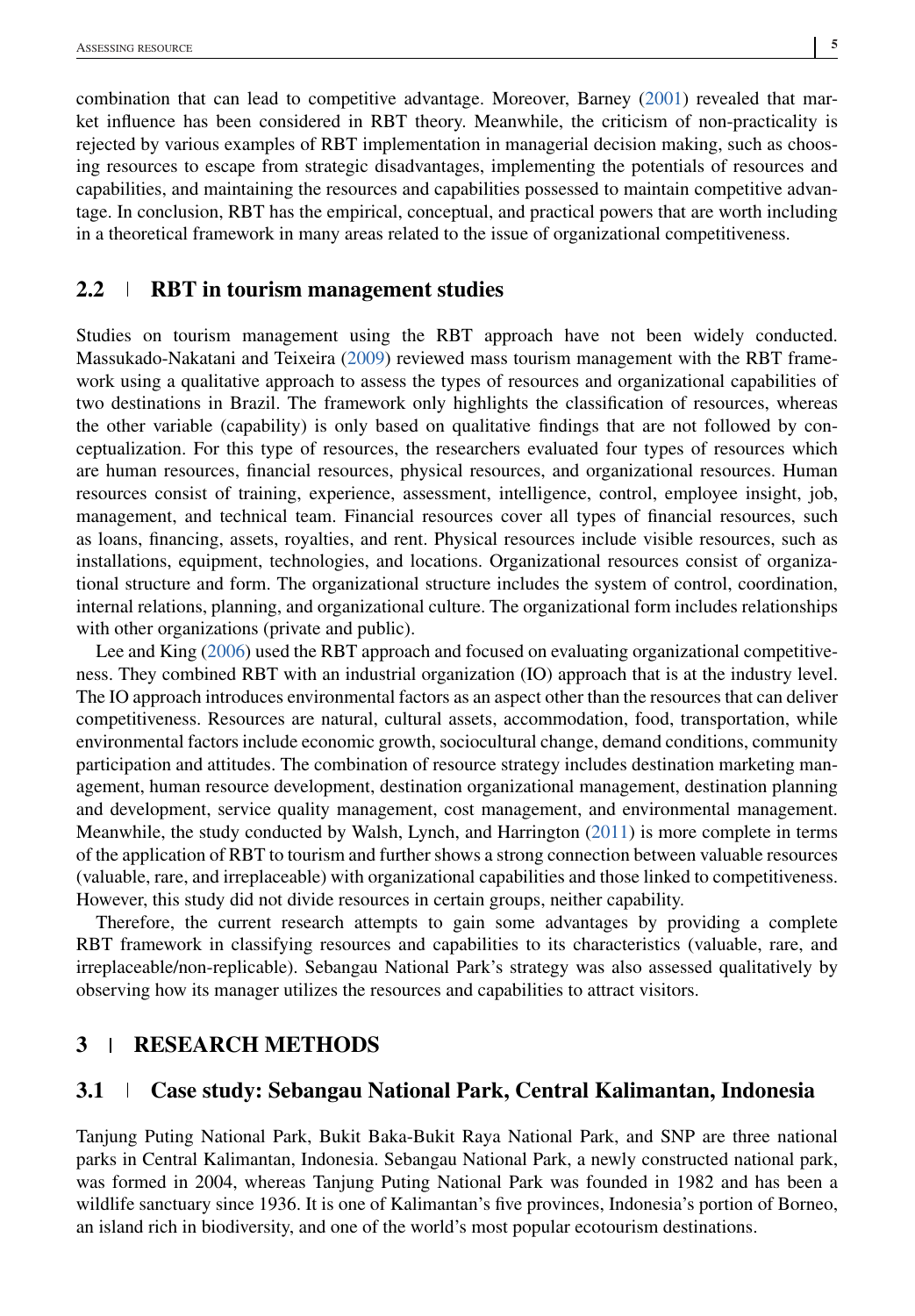

**FIGURE 1** Map of Sebangau National Park [Colour figure can be viewed at wileyonlinelibrary.com]

The Dayak people, who inhabit all five provinces of Kalimantan, have long maintained cultural linkages across the country due to their near homogeneity. Borneo's virgin forests totalled 75% in 1970, but only 8% survived in 2011. The orangutan (Pongo pygmaeus pygmaeus) population in Kalimantan has declined due to deforestation. The Indonesian government is working with WWF and other partners to build a wildlife refuge in Sebangau to save this species. The Sebangau National Park in Central Kalimantan is divided into three districts: Katingan (60%) and Pulang Pisau (30%). 10% of the park's main goal is conservation and replanting, due to the devastation caused by illegal logging.

Sebangau National Park is one of the 53 national parks in Indonesia, which has an endemic charismatic fauna and is globally recognized as the home of orangutans. A total of 5800 orangutans live wild in their natural habitat in SNP, and their number continues to increase each year because of natural breeding and breeding in ex-situ conservation centres. The topography of the land and peat swamps with black water rivers with a variety of unique biodiversity also becomes another trademark of the park. Sebangau National Park has an area of 542,141 ha (Figure 1) with 808 plant species, 15 mammals, 182 birds, and 54 species of snakes.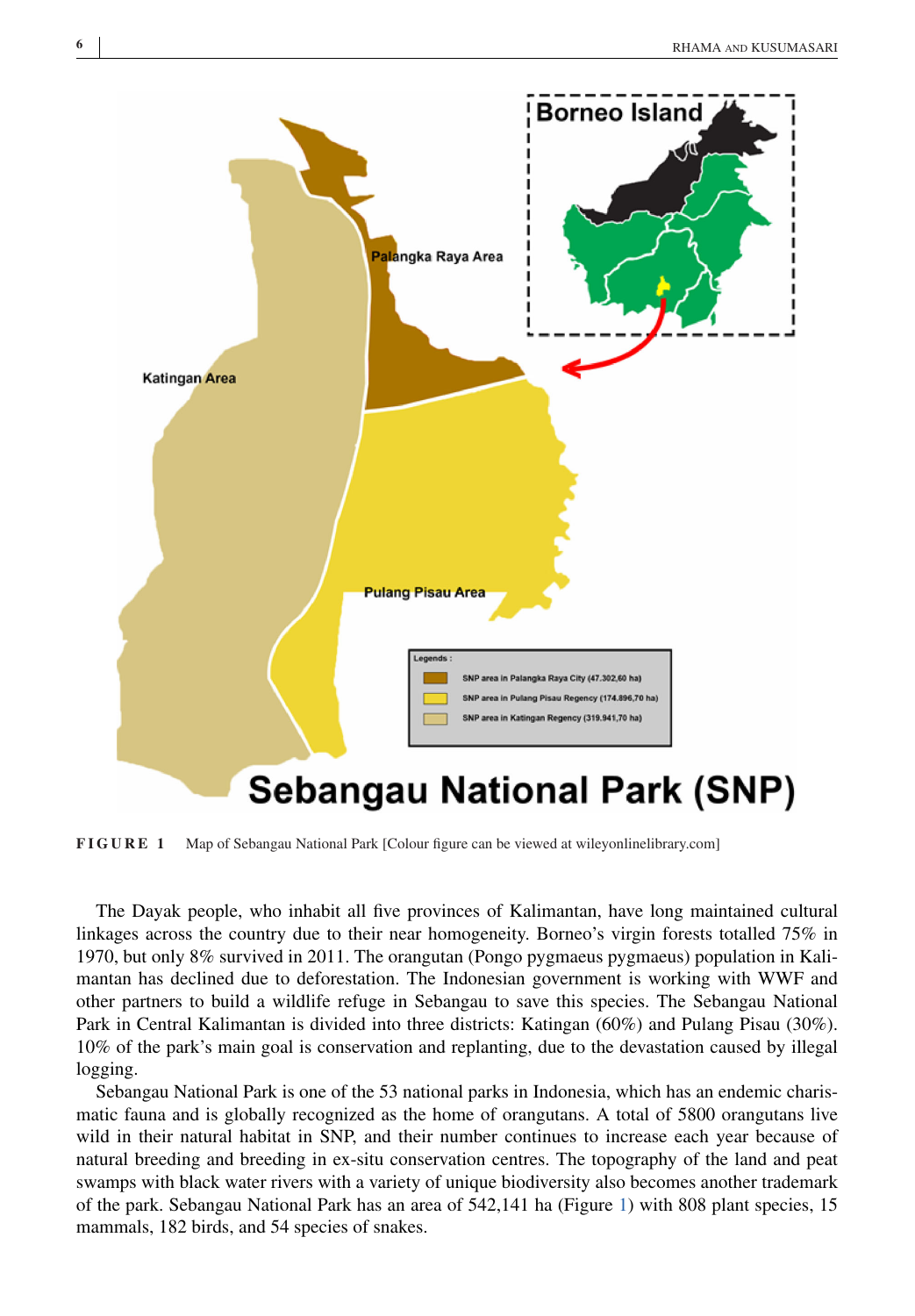SNP is selected as a case study because the national park is used as a pilot project for the management of national parks and peatlands in the world. In relation, in 2010, the government also promoted ecotourism access at three locations in SNP that offered ecotourism activities, such as orangutan observation within 6 years of the national park's formation. The ability of SNP to become a world-class conservation area and an ecotourism destination for 7 years shows that conservation and ecotourism functions can be integrated. Moreover, the government believes that ecotourism aspects must be added to support regional growth through collaborative management.

# **3.2 Data gathering and data analysing**

The qualitative approaches used in this study were interviews and focus group discussions (FGDs). This qualitative method targeted all actors except visitors, owing to the small sample size and hierarchical character of the sample [including village heads, local government officials, and nongovernmental organization (NGO) leaders]. The interviews focused on the capabilities of SNP in order to ascertain whether capabilities are not being utilized or have been abandoned by the national park, as well as any barriers and solutions proposed. For this purpose, the researcher interviewed in person a number of stakeholders, including representatives from the state government, local government, local people, community organizations, and suppliers. In the participative paradigm, local residents were the primary actors. Local residents were chosen by their village leader to assist with the planning, designing, and implementing conservation of SNP. Five people of the local community took part in both the interviews and FGDs. Respondents were chosen to represent a range of functional groups as stated in Table [1.](#page-7-0) NVivo software was used to analyse and interpret the qualitative data collected in this study.

# **3.3 Indicators of resources**

This study used an evaluative approach by proposing a few quality indicators of resources owned by SNP (as presented in Table [2\)](#page-8-0). Indicators were assessed using various sources of secondary data such as government reports and web pages. The government reports involved in this study were statistical reports on SNP and government performance reports. The web page assessed was from [https://www.](https://www.tnsebangau.com/kunjungan-wisatawan-ke-kawasan-konservasi-tn-sebangau/) [tnsebangau.com/kunjungan-wisatawan-ke-kawasan-konservasi-tn-sebangau/.](https://www.tnsebangau.com/kunjungan-wisatawan-ke-kawasan-konservasi-tn-sebangau/)

# **4 RESULTS**

# **4.1 Human resources**

Formal education, training, and work experience are the indicators of people's skill level and ability, which are the main elements of human capital. Sebangau National Park is managed by 46 employees, but none of them have a tourism background; the majority have forestry education background. Educational background indicates people's cognitive values and abilities. Educational background also reflects the knowledge base and skills of individuals. However, the interview with the chief of the SNP office showed that there is an absence of tourism background in the education of SNP personnel. He stated clearly: "We have limited employees who have tourism education background. The knowledge about ecotourism is then received from training. Ecotourism discourses are only obtained on the basis of general exposure or stories of their colleagues who have attended the training. Out of the three SPTN heads in our office, only the head of SPTN II (Park Management Sector II) has attended tourist training."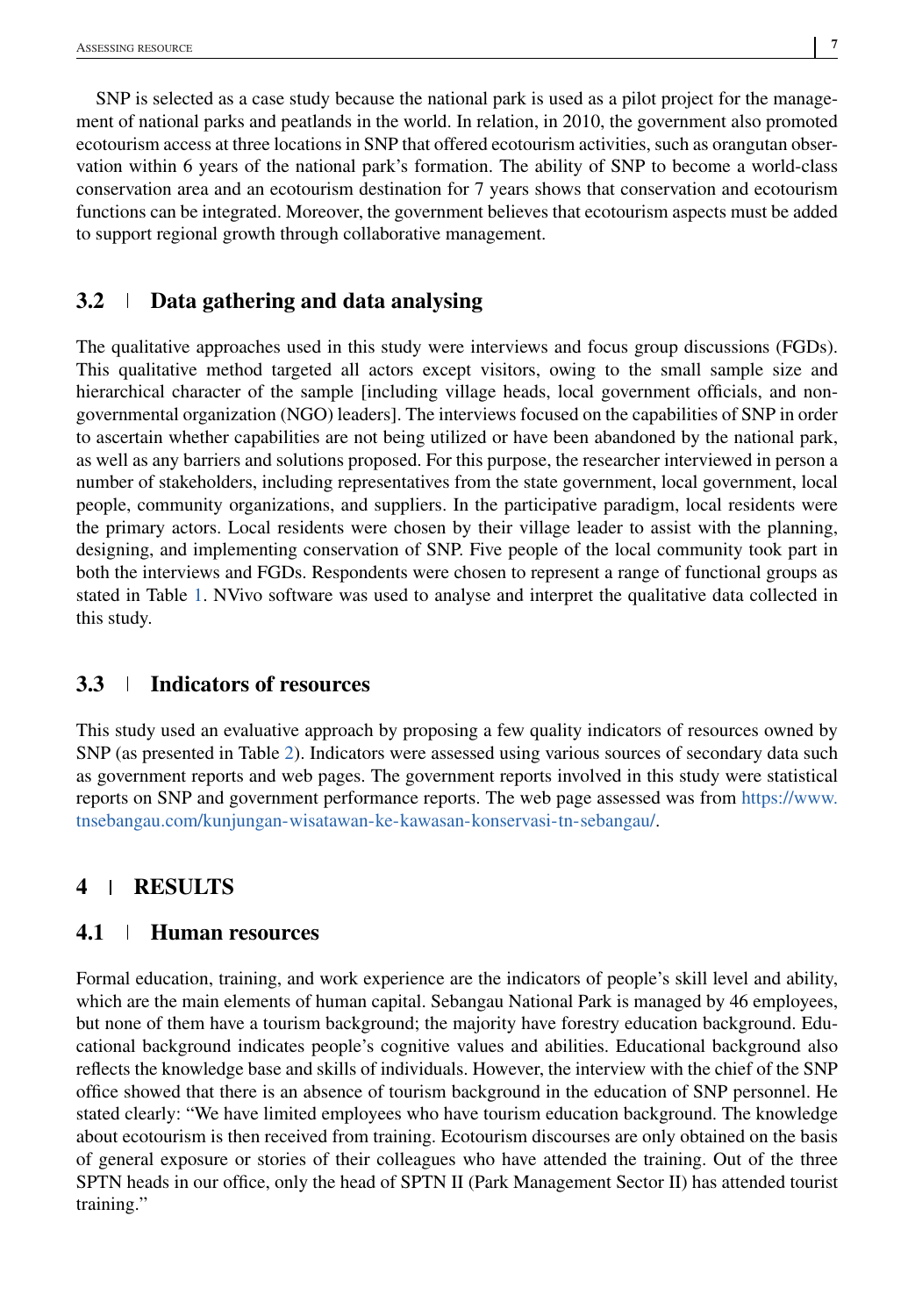| Number         | Actor                      | <b>Information</b>                                                                                     | <b>Position</b>                                   | <b>Subtotal</b><br>(person) |
|----------------|----------------------------|--------------------------------------------------------------------------------------------------------|---------------------------------------------------|-----------------------------|
| 1              | State government           | Indonesia Ministry of Tourism<br>and Creative Economy                                                  | Nature-based tourism officer                      | $\mathbf{1}$                |
|                |                            | Sebangau National Park office                                                                          | Chief; administration officer                     | $\overline{2}$              |
|                |                            | <b>Conservation and Natural</b><br>Resources office                                                    | Staff                                             | 1                           |
| 2              | Local government           | Culture and Tourism Agency<br>of Central Kalimantan<br>Province                                        | Chief; tourism destination<br>development officer | $\mathfrak{2}$              |
|                |                            | Culture and Tourism Agency<br>of Palangkaraya City                                                     | Tourism infrastructure officer;<br>tourism staff  | 2                           |
|                |                            | Culture and Tourism Agency<br>of Katingan Regency                                                      | Tourism staff                                     | 1                           |
|                |                            | Culture and Tourism Agency<br>of Pulang Pisau Regency                                                  | Regent assistant in tourism                       | 1                           |
|                |                            | Forestry Agency of Pulang<br>Pisau Regency                                                             | Nature tourism officer                            | 1                           |
|                |                            | environmental agency                                                                                   | Chief                                             | $\mathbf{1}$                |
| 3              | Local people               | Kereng Bangkirei Village,<br>Palangkaraya                                                              | Headman; community                                | 3                           |
|                |                            | Jahandang Village, Katingan                                                                            | Headman; community                                | $\overline{2}$              |
|                |                            | Sebangau Kuala Subdistrict,<br>Pulang Pisau                                                            | Headman                                           | 1                           |
| $\overline{4}$ | Community<br>organizations | World Wildlife Fund for<br>Nature – Indonesia (WWF)                                                    | Site coordinator                                  | 1                           |
|                |                            | Centre for International<br>Cooperation in Sustainable<br>Management of Tropical<br>Peatland (CIMTROP) | Chief                                             | 1                           |
|                |                            | Orangutan Tropical Peatland<br>Project (OUTROP)                                                        | Field coordinator                                 | 1                           |
| 5              | Suppliers                  | International hotel                                                                                    | General manager                                   | 1                           |
|                |                            | Ecolodge hotel                                                                                         | Owner                                             | 1                           |
|                |                            | Tour operator                                                                                          | Owner                                             | 1                           |
|                |                            | Ecotourism consultants                                                                                 |                                                   | 1                           |
|                |                            |                                                                                                        | Total (person)                                    | 25                          |

**TABLE 1** List of actors interviewed

Most SNP employees have formal education background on forestry. However, without the values of tourism, exploiting aspects of conservation for people's benefit becomes difficult. As the training session title indicates, the majority of employees have recently attended tourism training, which is the Training Workshop on Visitor Services, Tourism Planning, and Outreach Program in Protected Areas Year 2017. A total of 21 people (or less than 50% of the employees) have some tourism training history and attended this training, which was the first tourism training for 16 SNP employees. Thus, practically before 2016, only seven of the SNP employees attended a tourism training. Note that the Ministry of Forestry and Environment uses the term "nature tourism" for ecotourism. Therefore, in relation to the content of the issue (comprehensive ecotourism training), SNP has been prepared for the implementation of ecotourism.

<span id="page-7-0"></span>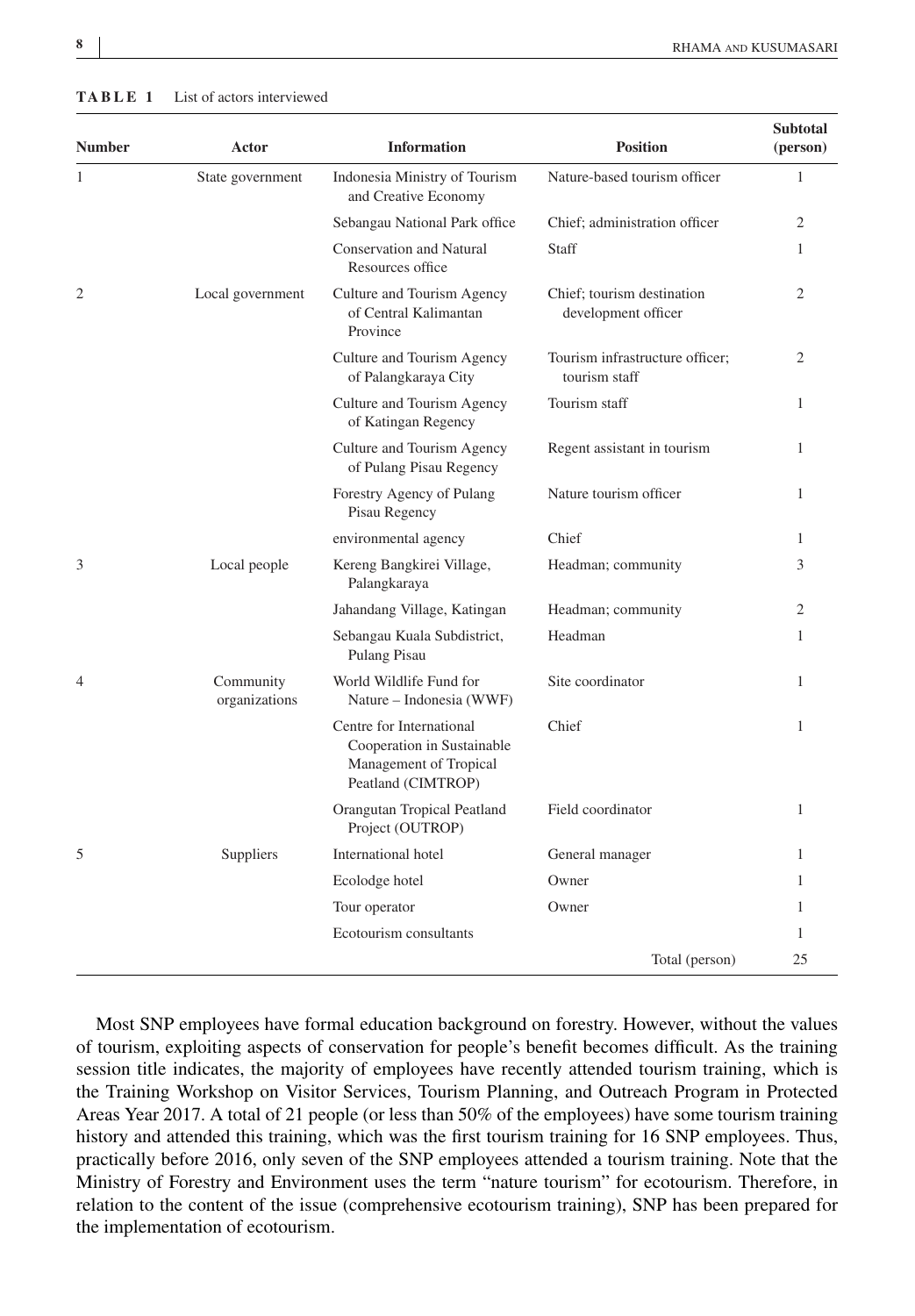| <b>Variable</b>                                                                                                                                      | <b>Description</b>                                                                                                                                                                                                                               |  |
|------------------------------------------------------------------------------------------------------------------------------------------------------|--------------------------------------------------------------------------------------------------------------------------------------------------------------------------------------------------------------------------------------------------|--|
| Human resources                                                                                                                                      | The number of employees with tourism background;<br>employees who attend ecotourism training; strategic<br>personnel who attend ecotourism training, comprehensive<br>ecotourism training, and training of the entire generation of<br>employees |  |
| Financial resources<br>The ecotourism development budget and the increasing trends<br>of foreign visitors, local visitors, and non-tax revenues      |                                                                                                                                                                                                                                                  |  |
| Physical resources<br>The attractiveness of a destination based on the value, scarcity,<br>irreplaceability, and inimitability of the infrastructure |                                                                                                                                                                                                                                                  |  |
| Organization resources                                                                                                                               | Ecotourism training on organizational structures, special<br>ecotourism zoning, and ecotourism development plans                                                                                                                                 |  |

#### <span id="page-8-0"></span>**TABLE 2** Indicator resources and descriptions

Meanwhile, the Employee Status Report 2017 shows that the number of trainings attended by all SNP employees is 354 compared with the number of tourism trainings, which is 29 (17 people once and six people twice). This ratio is lower than that of various types of trainings that have been attended by SNP employees. However, the Employee Status Report 2017 also shows that the ecotourism training had been provided to half of the employees during their working time at the SNP office. We have observed from the study that comprehensive training has been provided and trainees have been relatively distributed equally throughout the entire work period, although not specifically in tourism.

### **4.2 Financial resources**

Sebangau National Park has a special allocation for the development and utilization of nature tourism and tourist villages and a budget report of non-tax state enterprises for the nature tourism venture. We observed that there was a trend of an increasing number of visitors from 2005 to 2015. The recorded visits were in the range of 100–400 people per year. Increasing visitor numbers varied substantially from prior years (2014–2015), which saw a significant drop in visitor numbers. in previous years (2014–2015), which suffered a considerable visitor decrease. However, the significant decrease in the number of visitors in SNP is caused mostly by natural factors, such as a long dry season resulting in forest fires and the high price of entrance tickets, as stated in an FGD with staff from the Culture and Tourism Agency: "It should charge a lower admission cost. It seems unreasonable to spend more than 100,000 Rupiahs for a single entry, as the park is not the primary destination for travellers, who do not spend the entire day there." Overall, the SNP financial resource indicators for ecotourism development are low, as clearly stated: "The government regulates the fees, and the money does not belong to us because it must be deposited in the state treasury within two days. Sebangau NP's aim for next year is 80 million Rupiahs; however, I believe this will not be achieved." (interview with a senior officer of the Culture and Tourism Agency of Palangkaraya City).

#### **4.3 Physical resources**

Physical resources are shown by how many resort buildings and facilities are closely built based on the available budget. However, the quantity of buildings at an ecotourism destination is preferred to be low to reduce environmental impacts. From the perspective of mass tourism, SNP has minimal facilities. However, from the perspective of ecotourism, these minimal facilities can be positive for conservation efforts. One of the representatives of accommodation providers has clearly stated in the FGD: "The government's definition of eco-tourism has thus far appeared to be synonymous with mass tourism,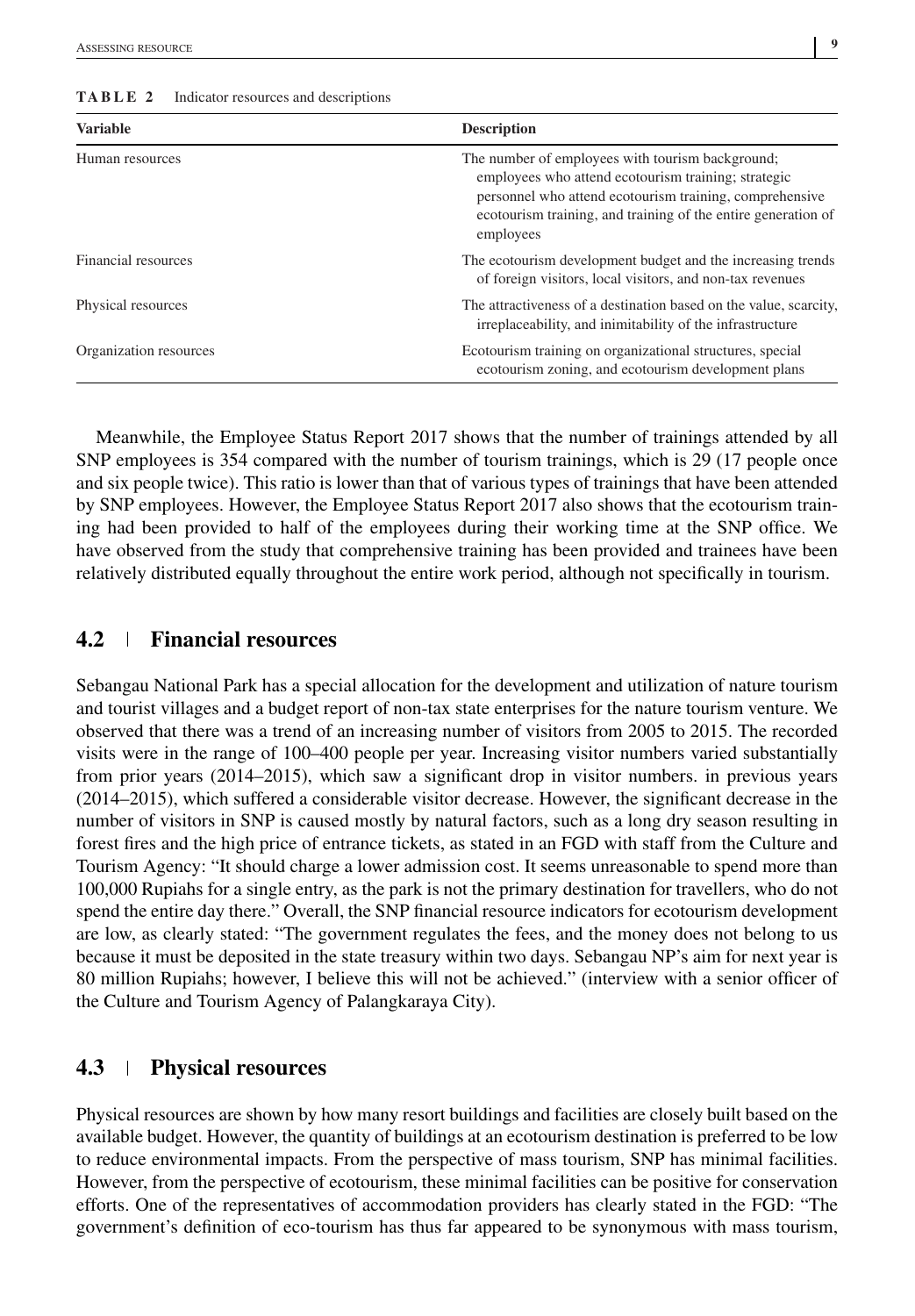| No.            | Feature              | <b>Uniqueness</b> | <b>Value</b> | <b>Irreplaceability</b> | Inimitability |
|----------------|----------------------|-------------------|--------------|-------------------------|---------------|
|                | Kalimantan orangutan | Very high         | Very high    | Very high               | Very high     |
| 2              | Peatland ecosystem   | High              | High         | Very high               | Very high     |
| 3              | Local culture        | Moderate          | Very low     | Low                     | Very high     |
| $\overline{4}$ | Accessibility        | Very high         | High         | Very high               | Moderate      |
| 5              | Topography           | High              | High         | High                    | Moderate      |

**TABLE 3** Sebangau National Park ecotourism quality

which is advantageous for marketing purposes." Moreover, the physical resources of SNP are focused on the aspect of natural resources owned by an ecotourism destination with RBT approach that is about the uniqueness, value, irreplaceability, and inimitability of the destination. The condition was clearly stated in an interview with the representative of the Ministry of Tourism and Creative Economy of Indonesia: "This park is a nature conservation area that is zoned for educational purposes, research, science, and the promotion of flora and fauna breeding, tourism, and recreation. Sebangau National Park is critical for studying sustainable tourism, even though not all of its functions are operating efficiently at the moment."

The qualitative assessment of each indicator that varies from low to very high has several criteria. A very high assessment means "unique/changeless", high means "unique but can be found in other areas", moderate means "easy to find", low means "can be substituted", and very low means "easy to substitute". Every stakeholder was given the criteria and made a judgment on the basis of their knowledge and data during FGDs, as summarized in Table 3.

*First*, Sebangau region is a conservation area with the largest orangutan population in Kalimantan, and it is estimated that the population of orangutans in Sebangau reaches 6,080 heads (Utami-Atmoko, et.al., [2017\)](#page-20-0). Orangutans have long been known globally for having a very high value because they are endangered fauna. Their uniqueness makes them impossible to replicate. *Second*, the peat ecosystems in Sebangau include black water rivers, reptile tracks, and peat lakes. These peat ecosystems are unique but not special. Nevertheless, such ecosystems remain irreplaceable and cannot be replicated because of their complex biochemical components. *Third*, local culture in Sebangau is generally found in almost all areas of Kalimantan. Due to its general condition, the value of the attractiveness of local culture is very low. This culture can also be replaced easily because other areas of Kalimantan have different groups of people with similar traditions with little variety and uniqueness. However, local culture in Sebangau is difficult to imitate due to its attachment to the Sebangau ecosystem. *Fourth*, in terms of accessibility, SNP is the easiest to reach due to its proximity to Palangka Raya, the state capital. Sebangau National Park is being promoted as the "Ecotourism Gateway to Central Kalimantan".

The interview with the representative from The Central Kalimantan Tourism Agency said that "Given the close access to SNP, the park can be easily visited and we will help to improve the promotion of SNP by giving a special arrangement from local airport directly to the park." This factor is obviously an advantage with high value even though SNP is a conservation area that cannot be accessed massively. Access variables to SNP cannot be replaced because no other park can locate itself in the provincial capital. *Last*, SNP topography is considered good because it is a lowland. The lowland topography allows easy management and monitoring of any activities in the park. Nevertheless, it has high value because it allows SNP to be a conservation area that has rich biodiversity.

#### **4.4 Organizational resources**

Regardless of the formal educational background, people can still have knowledge and acquire skills through training sessions. Forestry advisors and forest ecosystem controllers (PEHs) have a high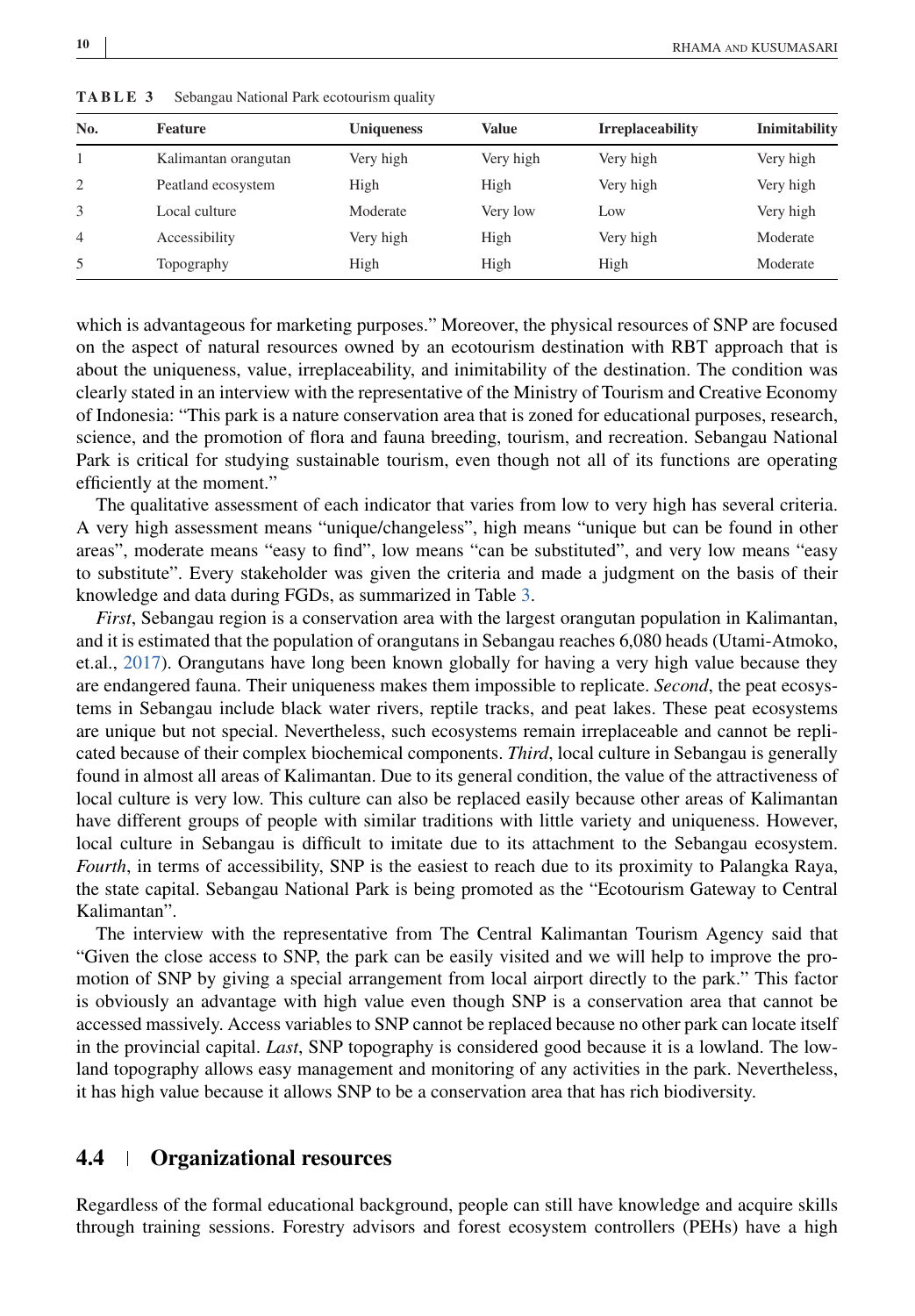percentage of having ecotourism training, indicating that the ecotourism paradigm has been encouraged, at least at those levels. The forestry advisor can be empowered to encourage communities to support ecotourism as part of forestry to improve their welfare. However, only two forestry advisors exist in SNP, and this number is far below the minimum number of 11 persons, as stated in Article 16 paragraph (3) Joint Regulation of the Ministry of Forestry of the Republic of Indonesia and the Head of the State Personnel Agency No. PB.1/Menhut-IX/2014, No. 5 of 2014.

Forest ecosystem controllers are also considered important for the development of ecotourism in SNP in accordance with their role, which has been regulated by the Ministry of Forestry Regulation No. 10 Year 2014 on Technical Guidelines for Functional Position of Forest Ecosystem Controller and Credit Score. Moreover, the number of PEH position holders in SNP is above the minimum requirement of three people reaching 15 people. This situation highly supports ecotourism development because more power will be gained to encourage the development of ecotourism in SNP. From the FGD, it was found that related to the quality of training, ecotourism training is given to the head of the administration department, head of regional SPTN II, and functional division of PEH and Forestry Security. Meanwhile, from the perspective of the management area structure, the zoning of SNP utilization fails to clearly describe the ecotourism area. In terms of the legal aspect, however, SNP has a foundation for ecotourism development, as indicated in the publication Blueprint of Sebangau National Park Nature Tourism Management in 2017. However, beside attending ecotourism-related training, the quality of organizational resources is developed through a series of discussions with various stakeholders, as stated clearly: "We frequently exchange ideas with a large number of people who truly understand the notion of ecotourism and more commonly advocate for tourism that can coexist with nature and, most importantly, appreciate what is possessed." (interview with the representative of Katingan Tourism Agency).

# **4.5 Challenges of SNP development**

In SNP, where tourism is in its infancy, the discourse of ecotourism is unsupported by tangible and real policies. The goal of SNP is to promote and plan and to avoid issues such as potential conflicts between diverse actors such as local communities, research institutes, local guides, SNP authorities, local sustainable development consultants, and local governments. In an interview with WWF Indonesia it was stated: "As a member of civil society, we are committed to bridging the information divide between citizens and government. We shall ensure that the needs of the people and the government in terms of nature are met. We take on the role of facilitator and implementer, bridging the divide." To add to this information, FGDs with local governments, local community, and civil society addressed that "Consensus and tolerance are required when resolving environmental conflicts. For instance, there has been no opposition from the public or other key actors to the canal blockage initiatives aimed at reducing forest fires while enhancing fish productivity; hence, it can be claimed that all stakeholders understand the critical nature of environmental protection."

# **4.6 Local community**

The development of SNP is coordinated with the local community in order to facilitate knowledge sharing and contribute to environmental protection. It is stated clearly in the interview with local communities: "As residents, we understand and adhere to the SNP requirements. We are also willing to assist with a variety of research-related activities, such as opening transects/pathways and identifying plants. We recognize the critical nature of conservation issues and are always in compliance with applicable government legislation." However, although local people expect that the ecotourism activities in SNP will provide economic prosperity, in reality, the people are hampered in receiving this benefit.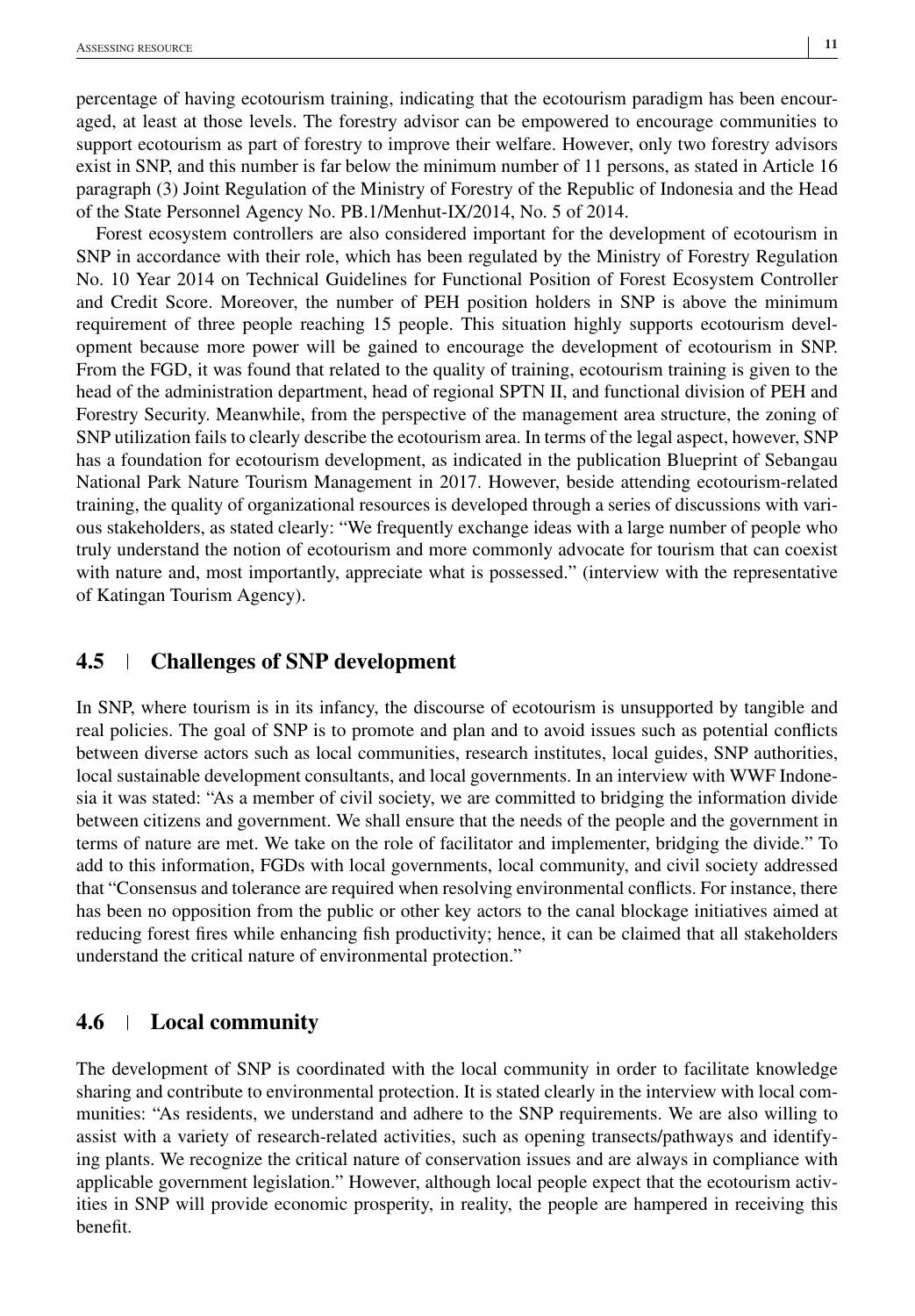The community has attended training, but the training has no follow-up action. For example, certain community groups are trained to make woven crafts. Even so, such crafts require a long time to process and take 10–15 days to be made. Once finished, the webbing is only sold for Rp.50,000 (approximately US\$3). Sometimes, these crafts are also difficult to sell because the community group lacks marketing skills and other related business knowledge. Local people receive economic benefits from ecotourism but are still limited to certain jobs, such as porters, boatmen, and forest guards in a special research area within SNP. People who do not benefit from ecotourism activities choose to maintain their traditional livelihoods. Unfortunately, some of these livelihoods have turned illegal due to the status of the area that has become a national park. They used to be able to hunt and gather forest products in Sebangau, but to continue these activities, they risk dealing with forest police patrols. Although the economic prosperity of the local community has yet to come, but the commitment of government that the villagers will benefit from ecotourism is high as stated clearly in the interview: "I was the chairman of a provincial investment agency and recognized that ecotourism would benefit the local population, particularly in the SNP area. Simultaneously, the community who profit from SNP will voluntarily protect the park's ecosystem."

Meanwhile, the perception of government employees towards the community is not good. Many local people think that the task of a government staff member who visits their village is to give them money, a residual hope that the villagers will benefit from ecotourism. This condition was found in an FGD with the local government staff: "Local residents are also astute in recognizing any possibility to earn money. If we appear in this government uniform, we must pay for any of their operations. While we do have a budget to pay for it because it is the government's obligation to improve the people's welfare."

### **4.7 Research institute**

A local research institution with an international network within the SNP area was established before SNP. The expectation of the benefits from this research institution is the recognition of its original rights. Even so, in the zoning map designed by SNP, the institute does not have a special location. As a result, this institution has remained in its position within the area designated by the central government as SNP, as stated by a representative of the research institute CIMTROP: "I am unconcerned about the government's ecotourism agenda because our site is not included in Sebangau National Park. Proceed with the ecotourism program if the Sebangau National Park Office want to deliver it. CIMTROP is located within the Forest Land Use Agreement and focuses on scientific nature tourism with an emphasis on environmental education."

#### **4.8 Local guides**

Local tour guides are looking forward to the benefits of SNP and to the assistance and facilities of the park that can support tourist service. Tour guides deal with the absence of guard officers at the post, and they cannot define their goals and destinations clearly when accompanying tourists who visit SNP. The guides also feel that SNP is not attractive enough and can only make tourists tired without receiving comparable benefits. Moreover, SNP destinations have overlapping management among the central (provincial) government, regional government, and the community. As a result, tourists are faced with several entrance fees managed by different stakeholders. In an FGD with local communities, a local guide described the condition clearly: "There is no direct collaboration between SNP and local governments to promote the park as an ecotourism attraction. We would, however, enthusiastically support such promotional activities if the local government undertakes them."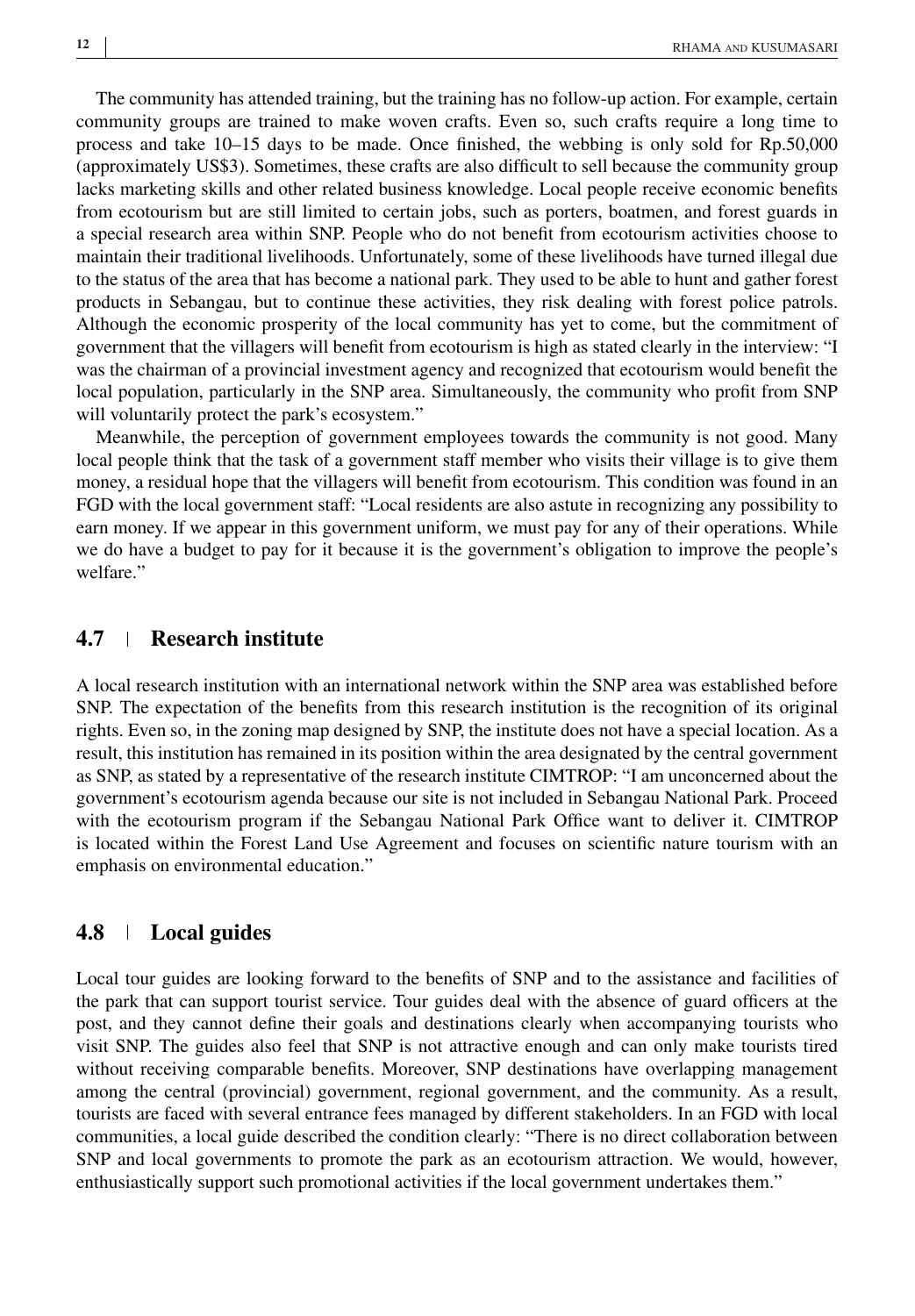# **4.9 Sebangau National Park authority**

Sebangau National Park has several management problems that have not been solved, while the effort to develop the park through ecotourism continues to emerge. Sebangau National Park strongly needs clear guidelines for its operations regarding the zoning of the area and for ecotourism activities. The zoning arrangement is difficult to establish due to disputes among stakeholders because ecotourism guidelines have not been provided. As a result, many issues about zoning and ecotourism development of SNP are unclear and ambiguous. This condition was found in an interview with the local government: "These issues were originally regarded significant; however, due to leadership rotation, a new policy has emerged, and the previous coordination has been lost. Additionally, collaboration with the SNP Office is restricted at the present, and as a result, we do not currently collaborate with them. The SNP Office may have a scheme for ecotourism development program, but they have never disclosed it, owing to their autonomy under central government control and, additionally, since we, as local government, see little potential in the park and are focused on a more immediate issue."

# **4.10 Local sustainable management consultants**

The Central Kalimantan government has collaborated with particular institutions who act as consultants for sustainable tourism development. This government institution has had success in creating an ecotourism industry in Tanjung Puting National Park and a number of areas in Kalimantan. The task of this institution is to connect various interests in ecotourism, including the interests of the central and regional governments, entrepreneurs, and the local community. However, this institution cannot fully function due to its inadequate budget. As a result, the institution tends to be static and hence, its critical function to connect the interests of sustainable tourism in Sebangau cannot be implemented fully.

# **4.11 Local governments**

The region of the SNP is bounded by three distinct government borders. Unfortunately, one of the local governments informed us that it has not received significant benefits from the existence of SNP, and the people only received small economic benefits, such as working as porters or boat motorists. This expectation of benefits is not obtained; however, it has a constructive effect on tourism near the area. Rather than relying on SNP to support the community's economy, the local government seeks to develop its own area near the park that can be an alternative for tourists who want to visit SNP. Local governments construct attractive destinations and homestays, which can be decent tourism options when tourists feel disappointed about their trip to the park.

To summarize these findings, the researcher provides Table [4](#page-13-0) to link the various issues of social exchange above with the common problems faced by ecotourism in Kalimantan.

# **5 DISCUSSION**

# **5.1 Resource capability development**

Capability is defined as the organizational capacity to utilize resources (Newbert, [2008\)](#page-19-0). Capability enables organizations to use or exploit resources effectively. Capability actualizes the resources to achieve competitive advantage. Interview and discussion sessions provide information so that the human and financial resources of SNP can be developed through partnership programs in the form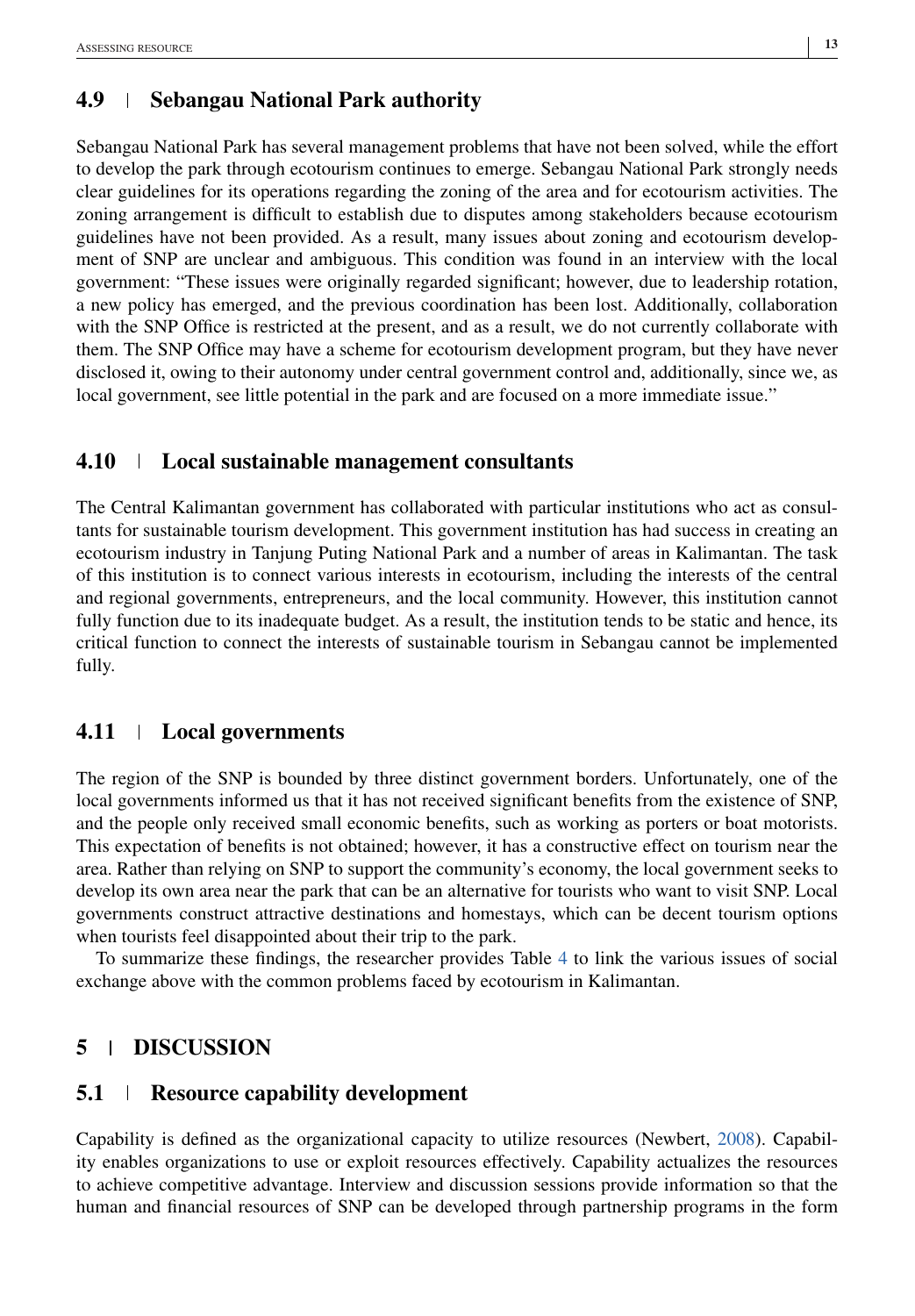| Stakeholder                                    | Expected benefit           | Reality                                                                                                                                            | Consequence                                                                                                                                                                                  | Surface problem                           |
|------------------------------------------------|----------------------------|----------------------------------------------------------------------------------------------------------------------------------------------------|----------------------------------------------------------------------------------------------------------------------------------------------------------------------------------------------|-------------------------------------------|
| Local community                                | Economic<br>prosperity     | Training without<br>follow-up<br>action, conflict<br>of dam project,<br>attitudes of<br>forest rangers,<br>less economic<br>handicraft<br>products | Poaching; illegal<br>logging;<br>entering the<br>forest to catch<br>birds, pigs, and<br>fishes and to<br>collect wood;<br>local people<br>always ask<br>government<br>officials for<br>money | Management,<br>language,<br>accommodation |
| Local research<br>institute                    | Designated<br>special area | Ignored                                                                                                                                            | Dual management                                                                                                                                                                              | Partnership                               |
| Local guide                                    | Profit and help            | Lack of staff<br>members in the<br>SNP post, not<br>found on the<br>map, the<br>contents of the<br>forest are<br>unattractive                      | Deviation from<br>ecotourism<br>destination                                                                                                                                                  | Language, quality,<br>interpretation      |
| SNP authority                                  | Guidance, zoning           | Unestablished<br>guidance and<br>zoning                                                                                                            | Unclear<br>management                                                                                                                                                                        | Partnership,<br>management                |
| Local sustainable<br>development<br>consultant | <b>Budget</b>              | Insufficient budget                                                                                                                                | Static                                                                                                                                                                                       | Management,<br>quality                    |
| Local government                               | Economic benefit           | No revenue                                                                                                                                         | Develop other<br>tourism<br>destinations                                                                                                                                                     | Partnership,<br>quality,<br>accommodation |

<span id="page-13-0"></span>**TABLE 4** Benefits and consequences of ecotourism in Sebangau National Park (SNP)

of collaborative ecotourism development program and partnership in development at specific areas in the SNP zone. In addition, SNP managers have been working with non-government organizations and local communities to improve partnerships to address human and financial problems. However, the implementation has caused various perceptions, such as the lack of cooperation with the local people, improper assignment of tasks in managing ecotourism areas, obstacles to partnerships due to agrarian problems, and egotism between the central government and local government. Moreover, promotional capabilities related to physical resources encourage visitors to recognize the uniqueness of SNP. The accommodation provider in this case is one of the promotional partners, but much infrastructure is needed, which, in turn, will once again depend on the availability of financial resources. Meanwhile, promotion through partnerships with local governments still faces challenges, especially with regard to knowledge. The discussion reveals that partnership and promotional capabilities are two important capabilities needed to increase the value of resources owned by SNP, although the development of these capabilities remains constrained by sectorial egos, limited facilities, infrastructure, and knowledge.

To overcome these challenges, honest communication among stakeholders must be practiced. This idea is supported by a previous study of Damanik [\(2016\)](#page-18-0), who explained that several ecotourism destinations in Indonesia are faced with weak communication and synergy among stakeholders. Furthermore, several studies conducted by Sartori, Mottironi, and Corigliano [\(2012\)](#page-19-0) and Damanik [\(2016\)](#page-18-0) also explain that the ecotourism program's disregard also happens globally. Sunarta, Pujani, and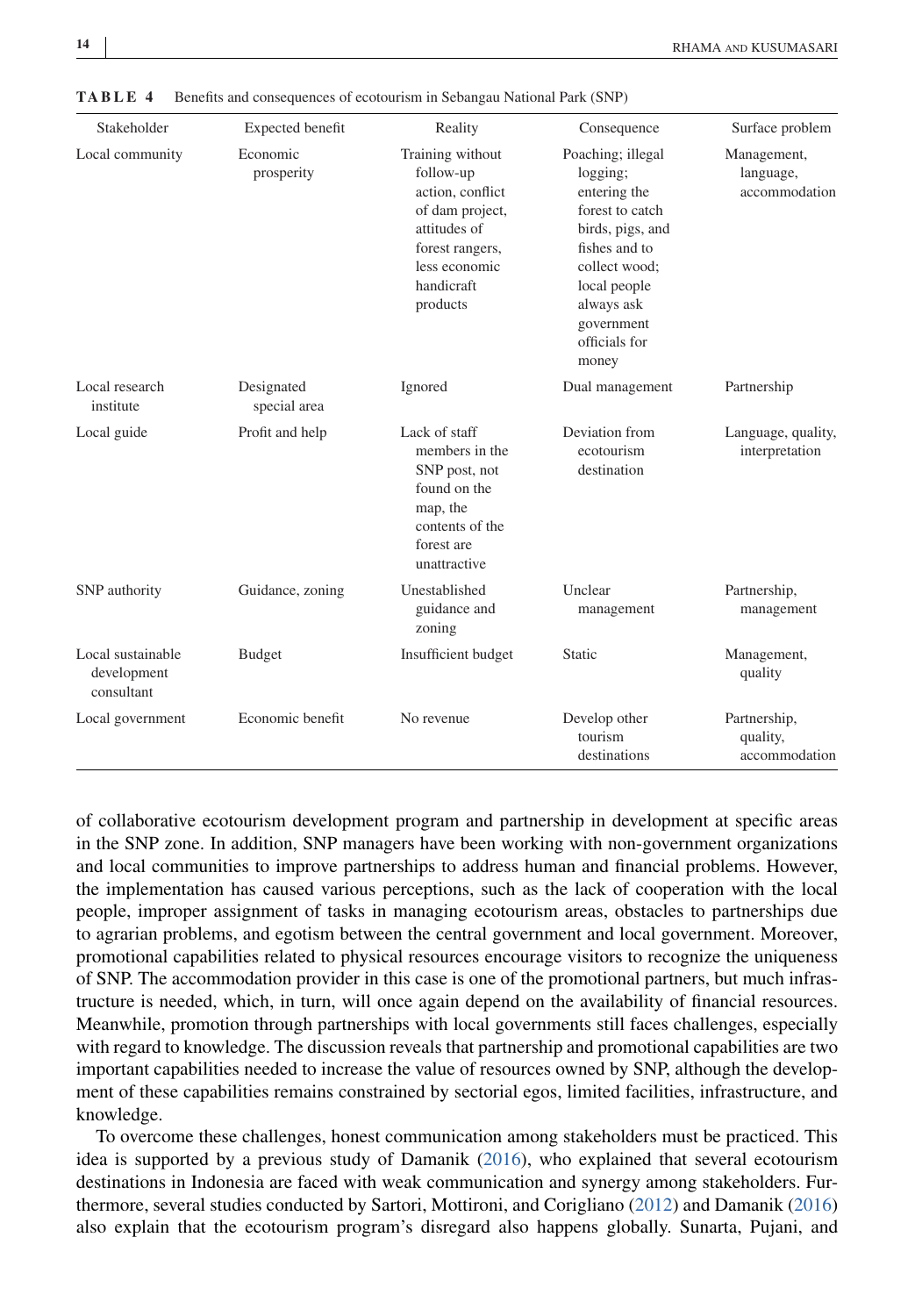Adikampana [\(2017\)](#page-20-0) addressed a suggestion for building communications through informal meetings to establish mutual trust and avoid suspicions. A mediator is also necessary to facilitate consultations and ensure that inputs from stakeholders can be incorporated into an integrated management plan. An example of a mediator is the Jugeg Manuk community in Bali that facilitates ecotourism in West Bali and surrounding communities (Efransjah et al., [2012;](#page-18-0) Sunarta et al., [2017\)](#page-20-0).

The synthesis of recent research on the challenges faced by Kalimantan ecotourism shows the need to understand the original causes. For example, the findings of this study show that product uniqueness is also related to the perception of profit. Souvenirs not only reflect social and tourist interactions with destinations historically and culturally but also reflect aspects of uniqueness from places, destinations, and images. This uniqueness can be highlighted in ecotourism destinations if a perception of the benefits possessed by souvenir craftsmen in Kalimantan exists; however, it does not and thus fails to provide the expected benefits. As a result, social exchanges between tourists and local residents fail to be implemented. Conversely, other studies in Borneo show better situations than in Kalimantan. Collaboration between local communities and accommodation providers in Sukau Forest Lodge, Malaysian Borneo delivers mutual benefit. In addition, the research on Ulu Temburong National Park, Brunei reveals that ecotourism in this area is sustainable and provides great benefits for local communities. However, the present study has wider aspects than other research conducted in Taiwan, Luang Prabang, and Hoi An because it not only reviews one aspect of ecotourism but also leads to all aspects that are problematic in ecotourism development. Moreover, this research shows a critical situation in developing ecotourism in Kalimantan.

In today's fast-paced, globalized world, it is important for organizations to train their employees in the different ways to become ecotourists (Beaumont, [2011;](#page-18-0) Chan and Baum, [2007;](#page-18-0) Newsome, [2014\)](#page-19-0). Employees who are ecotourists know how to respect and admire the natural resources of a certain area while taking care of themselves and others with minimal harm (Ok et al., [2011;](#page-19-0) Perera and Vlosky, [2017\)](#page-19-0). Depending on their location, they can also be included as local stakeholders in global sustainable development programs. Ecotourism can be defined as a sustainable form of tourism that safeguards biodiversity and supports local economies (Burns, [2005;](#page-18-0) Fennell, [2010;](#page-18-0) Herath, [2002\)](#page-18-0). It is not just about going to third-world countries; it is also about understanding the situation of the people in these areas (Huang et al., [2019\)](#page-19-0). From an employee perspective, it is important for them to understand why their company is visiting a particular country or how they can help the people there (Fennell and Nilson, [1998\)](#page-18-0). Employees who are ecotourists can also understand the economic consequences of their actions on the local economy and the people there. This will make them more responsible in their job and help them decide how they can be more environmentally friendly without compromising productivity.

Training workers on how to become ecotourists is not just about making sure they do not harm the environment; it is also about understanding why it is important to preserve it (Fennell and Nilson, [1998;](#page-18-0) Huang et al., [2019\)](#page-19-0). Employees who have become ecotourists know what the environment needs and how they can help it grow. The training can be as simple as offering the employee a tour of the area where the company is located (Fennell and Nilson, [1998;](#page-18-0) Huang et al., [2019\)](#page-19-0). This way, they can see for themselves not only why their company needs to be there but also how they can help. The employees might read the stories that are written about places like this on travel websites or just find out for themselves what is happening in these areas (Huang et al., [2019;](#page-19-0) Newsome, [2014\)](#page-19-0). This will make them more knowledgeable on how to act towards others and preserve the surrounding environment. Employees who are ecotourists know how to be more informed about the issues that are happening in their surroundings because they understand the global environment better (Fennell and Nilson, [1998;](#page-18-0) Huang et al., [2019\)](#page-19-0). They are also aware of the long-term effects extinction will have on the inhabitants of these regions. This will make them more responsible for not contributing to such a situation and help them decide on how they can minimize their own impacts on others and the environment (Fennell and Nilson, [1998;](#page-18-0) Huang et al., [2019\)](#page-19-0).

Ecotourism training for employees will not only make sure that they are well informed on how to become ecotourists, but it can also be a great attraction from the outside. Having employees who are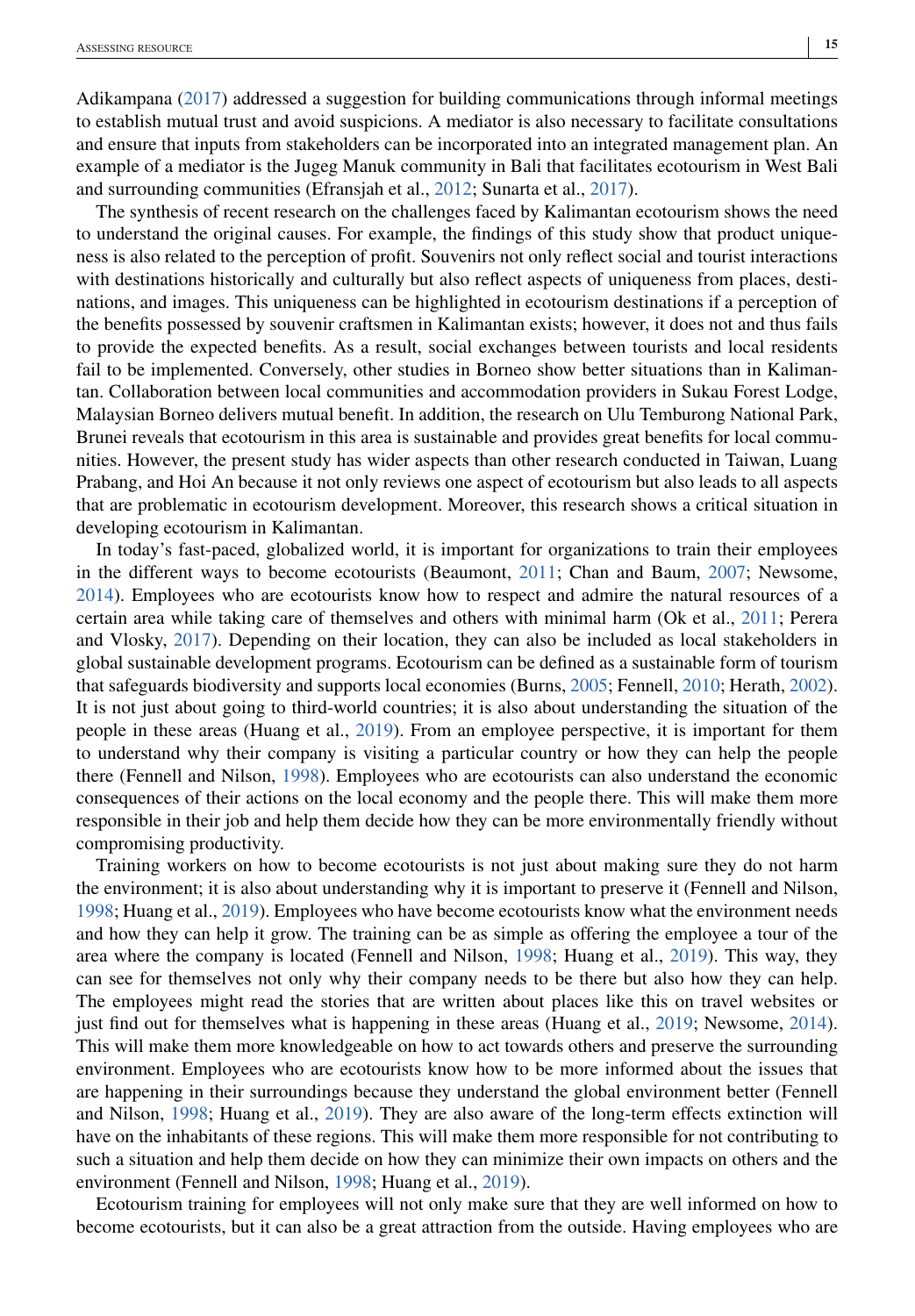ecotourists will make sure their companies are known as ones who care deeply about environmental protection. This should attract more clients and potential sellers for them to do business with. In the long run, this could also mean better productivity and growth for their company (Xaba et al., [2018\)](#page-20-0). In the end, it is important for SNP to include employees who are ecotourists. These people can easily be brought into the company if their employer will just take the time to explain what they are doing and why they need to do it. The advantages of this kind of training are that it makes employees more informed on how to become ecotourists, and it shows them why it is important for a company to be in a specific location and how their actions can affect the global economy.

#### **5.2 Barriers of SNP development**

The study also highlights the challenges posed by conflicts among numerous stakeholders for SNP development, implying that the effective development of national parks requires collaborative governance. Different studies show that a collective approach can improve national park management, Diverse studies indicate that a collaborative approach can improve national park administration by, for example, boosting local management and knowledge and providing members with a sense of ownership over the natural resources available to indigenous people. In addition, the ecotourism approach, especially in relation to conservation and recreational utilization, is intended to promote a "win-win" solution (Fennell, [2013\)](#page-18-0).

Although SNP has prospective resources such as high biodiversity, endangered native flora and fauna, and water infiltration, which are crucial considerations for promoting, planning, and managing ecotourism, these qualities alone are insufficient. Sebangau National Park has long been under political intervention, resulting in ethnic tensions and strife between the agrarian, wood, and palm oil businesses (Lestariningsih and Setyaningsih, [2017;](#page-19-0) Meilani, Thwaites, et al., [2019\)](#page-19-0). In the circumstances of SNP, where tourism is still in its infancy, the ecotourism rhetoric has lacked any obvious policy support (Meilani, Andayani, et al., [2019;](#page-19-0) Sosilawaty, [2020\)](#page-20-0).

This discussion suggests, in effect, that all stakeholders will share these three interest classes for an effective management and creation of national parks (Wood, [2002;](#page-20-0) Zografos and Allcroft, [2007\)](#page-20-0). Specifically, the objectives of a designating national park should be to safeguard the natural environment while also providing chances for social and economic development. Environmental values must be promoted. Likewise, SNP's conflict history will undoubtedly rely on further specific knowledge to effectively develop ecotourism in Sebangau. Specific environmental values promoted by policymaking actors must be examined to work on the development of an appropriate policy, which can provide benefit to the environment and to the public.

#### **5.3 Theoretical underpinnings**

RBT is based on the principles that organizations are resource constrained and decisions must be made with reference to limited resource (Barney et al., [2011;](#page-18-0) Olalla, [1980\)](#page-19-0). Using RBT for analyses of ecotourism explains some of the challenges faced. It helps us understand the limitations of existing ecotourism development models as well as some of the alternatives that are available. Resource-based theory is an important conceptual framework for addressing problems in development. In ecotourism, it is also an important framework for understanding why certain tourist destinations are better served than others in terms of the resources available to tourists (Li et al., [2006\)](#page-19-0). Ecotourism is a modern phenomenon that has arisen with industrialization. It has its own niche markets around the world; however, its impact on the environment is increasingly considered negative because of the globalization of tourism and rising per capita income that go hand in hand (Li et al., [2006\)](#page-19-0).

Ecotourism is the fastest growing tourism sector (Tang et al., [2015\)](#page-20-0). Some estimates predict its growth will reach 20% per year over the next decade (Su et al., [2014;](#page-20-0) Wang et al., [2017\)](#page-20-0). This makes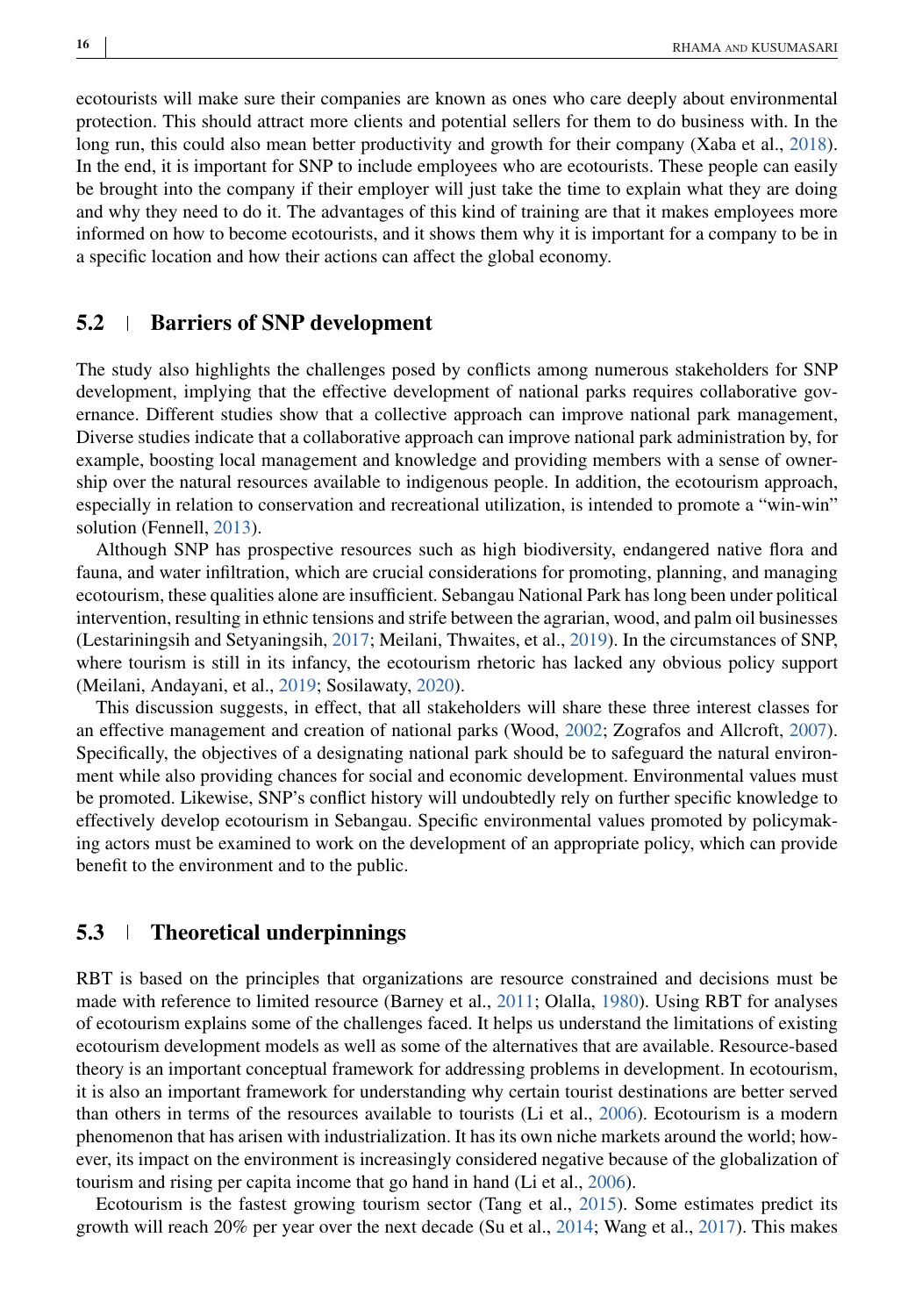it important for ecotourism practitioners to better understand why some destinations are better served than others in terms of the availability of resources to tourists. Resources such as biodiversity, clean water, and traditional foods are important requirements for ecotourists, and their availability determines whether visitors decide to visit a destination or not (Li et al., [2006\)](#page-19-0). This information should help them develop tourism products with a reduced negative environmental impact.

RBT helps to explain some of the reasons why tourism products are better served in certain destinations than others (Horng and Tsai, [2012\)](#page-18-0). First, this is because of the physical resources that are available. Resources, such as Kalimantan orangutan, peatland ecosystem, local culture, and topography, determine whether a destination has the potential to develop a sustainable ecotravel product. In addition, whether an ecotourism destination is effectively serving tourists depends on how well these resources are managed and used to provide goods and services for visitors. Second, it depends on the support from the government and SNP authority to develop ecotourism as a part of tourism products in Indonesia and Kalimantan that may influence tourist satisfaction rates.

The findings of this study show that SNP was faced with weak communication and synergy among stakeholders as well as the fact that social exchanges between tourists and local residents failed to be implemented. Therefore, the goal of ecotourism to help increase the sustainable socio-economic well-being of local people to reduce poverty is difficult to achieve. In this case, RBT provides a useful framework for developing tourism products in regard to sustainable development. It is important for ecotourism practitioners to develop products that are less environmentally damaging than alternative tourism products. In the case of SNP, it also means that SNP should work on improving socio-economic conditions of communities where tourist experiences can take place and not only develop ecotourist destinations but also policies and institutions that are responsive to local cultures.

From an RBT perspective, the first steps in sustainable development should include determining what activities people need or want, and then looking at how they achieve these activities. Sustainable development supports policies that are aimed at satisfying basic needs while allowing for future generations to satisfy their own needs (Agrawal, [2014\)](#page-17-0). These policies are based on the belief that people have been resource constrained. Resource-based theory posits that resource constraints are pervasive and that there are a variety of strategies people employ to satisfy their needs. The second principle, which is often regarded as the essence of RBT, describes how unlimited actions are likely to be bad for development. It means that when people pursue unlimited ends, they will act in anti-sustainable ways.

Environmental sustainability, based on the principles of RBT, posits that development should be aimed at satisfying basic needs, and in the long run, it should permit overall well-being to increase. However, sustainable development requires consideration of the legal and cultural contexts within which people act (Agrawal, [2014\)](#page-17-0). According to RBT, when people pursue unlimited ends, they are likely to act in anti-sustainable ways. This implies that we can identify the different forms of sustainable development as those that satisfy basic needs and maximize long-term well-being. The third principle is that unintended negative consequences are likely when people pursue unlimited ends. As all people face resource constraints in decision making, RBT suggests that sustainable development is possible by satisfying basic needs and maximizing long-term well-being through maximizing utility while minimizing costs (Costanza et al., [2014\)](#page-18-0).

### **6 CONCLUSION**

The resource and capability evaluation of SNP ecotourism using RBT indicates that existing resources and capabilities must be improved. Capacity development is also needed to enhance the less potential resources and to provide the maximum impact of competitive advantage. Interviews with various stakeholders reveal that intense communication between various parties is necessary to create improved capabilities and comprehensive ecotourism strategies for SNP. This study also shows that sectorial ego is a major challenge in collaborative activities in Indonesia. Partnership problems occur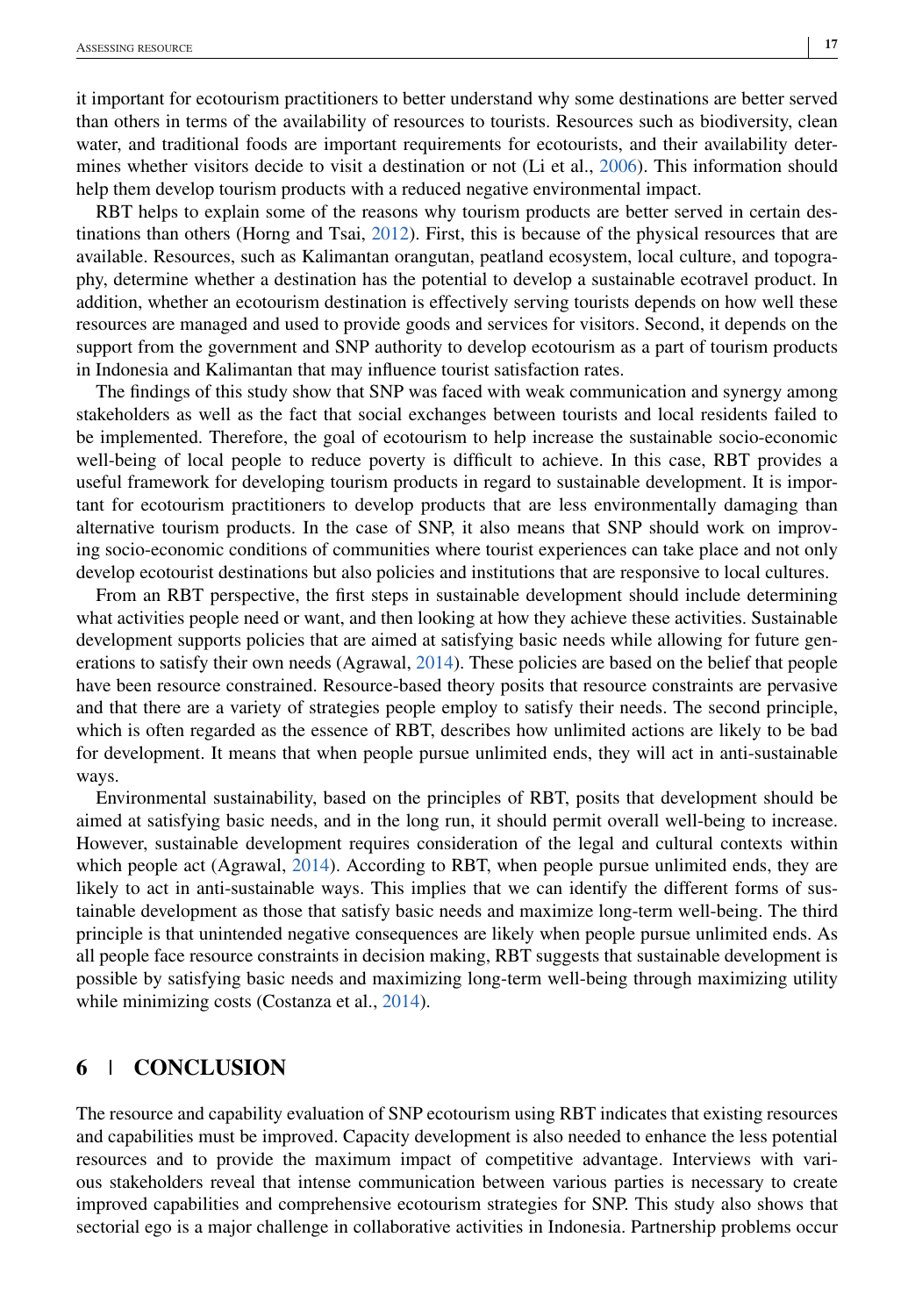<span id="page-17-0"></span>because some stakeholders, especially research institutions, feel neglected from the beginning of the destination development process. Management problems arise because some stakeholders do not feel that they will benefit from the program and have suspicion of being exploited by other parties. Because entrepreneurs and local communities view the benefits from a perspective that differs from that of the tourist, it is difficult for accommodations to arise. because of the way entrepreneurs and local communities think about the benefits that differ from the tourist perspective. Interpretation is unavailable because the guides feel that the benefits derived from developing competencies are far lower than the costs incurred. Language problems also arise because local people do not have the perception of the advantages of learning a foreign language. The uniqueness of products fails to develop because the benefits from selling souvenirs are not obtained by the community even though souvenirs have an essential role to play in relating tourist experiences to the culture and history of the destination. Stakeholders with various interests must have the perception of benefits from the development of ecotourism so that the effect of social exchange can occur. This issue is important because it is related to various problems that arise and appear to be independent of each other. Although this problem is complex, it must be addressed immediately to encourage the competitiveness of ecotourism destinations in Kalimantan.

Moreover, this study provides a theoretical contribution, that is, implications from RBT in the context of network-shaped stakeholders. Previous research only views the theory as a dyad relationship and is limited to the context of local communities and ecotourism, but this study shows that the relationships that occur become a network where its members expect mutual contributions from each other, and therefore problems in resources have become structural and interconnected with the interests of other stakeholders. Resource-based theory is commonly used as a policy approach in strategic management to help organizations explain the resources they have and the barriers they face to achieve their goals. Therefore, the purpose of using RBT in ecotourism is to combine all resources and encourage the involvement of local communities in an effort to increase the number of tourists, to protect destinations, and to promote the participation of local communities. However, the implementation of RBT in the ecotourism context may face some obstacles, which are caused by its assets, competences, However, the application of RBT in the context of ecotourism may be hampered by its assets, competencies, and capacities, as well as the understanding of its stakeholder. These obstacles have become challenges for organizations to acquire sustained competitive advantage.

#### **DATA AVAILABILITY STATEMENT**

Data sharing is not applicable to this article, as no datasets were generated or analysed during the current study.

#### **PEER REVIEW**

The peer review history for this article is available at <https://publons.com/publon/10.1111/issj.12345>

#### **ORCID**

*Bhayu Rhama D* <https://orcid.org/0000-0003-4289-6477> *Bevaola Kusumasari* <https://orcid.org/0000-0003-3784-4904>

#### **REFERENCES**

- Abd Rashid, I. M., A. Mohd Yusof, Abu Samah, H. I., Wan Husain, A. F. W., S. Shafiai, and M. H. Amlus 2020. "Rethinking tourism impact and development on local community in Perlis, Malaysia." *Journal of Environmental Management and Tourism* 11(8): 2043–52. [https://doi.org/10.14505/jemt.v11.8\(48\).16](https://doi.org/10.14505/jemt.v11.8(48).16)
- Agrawal, A. 2014. "Matching and mechanisms in protected area and poverty alleviation research." *Proceedings of the National Academy of Sciences* 111(11): 3909–10. <https://doi.org/10.1073/PNAS.1401327111>
- Andersen, O., and L. Suat Kheam 1998. "Resource-based theory and international growth strategies: An exploratory study." *International Business Review* 7(2): 163–84. [https://doi.org/10.1016/S0969-5931\(98\)00004-3](https://doi.org/10.1016/S0969-5931(98)00004-3)

Barney, J. 1991. "Firm resources and sustained competitive advantage." *Journal of management* 17(1): 99–120.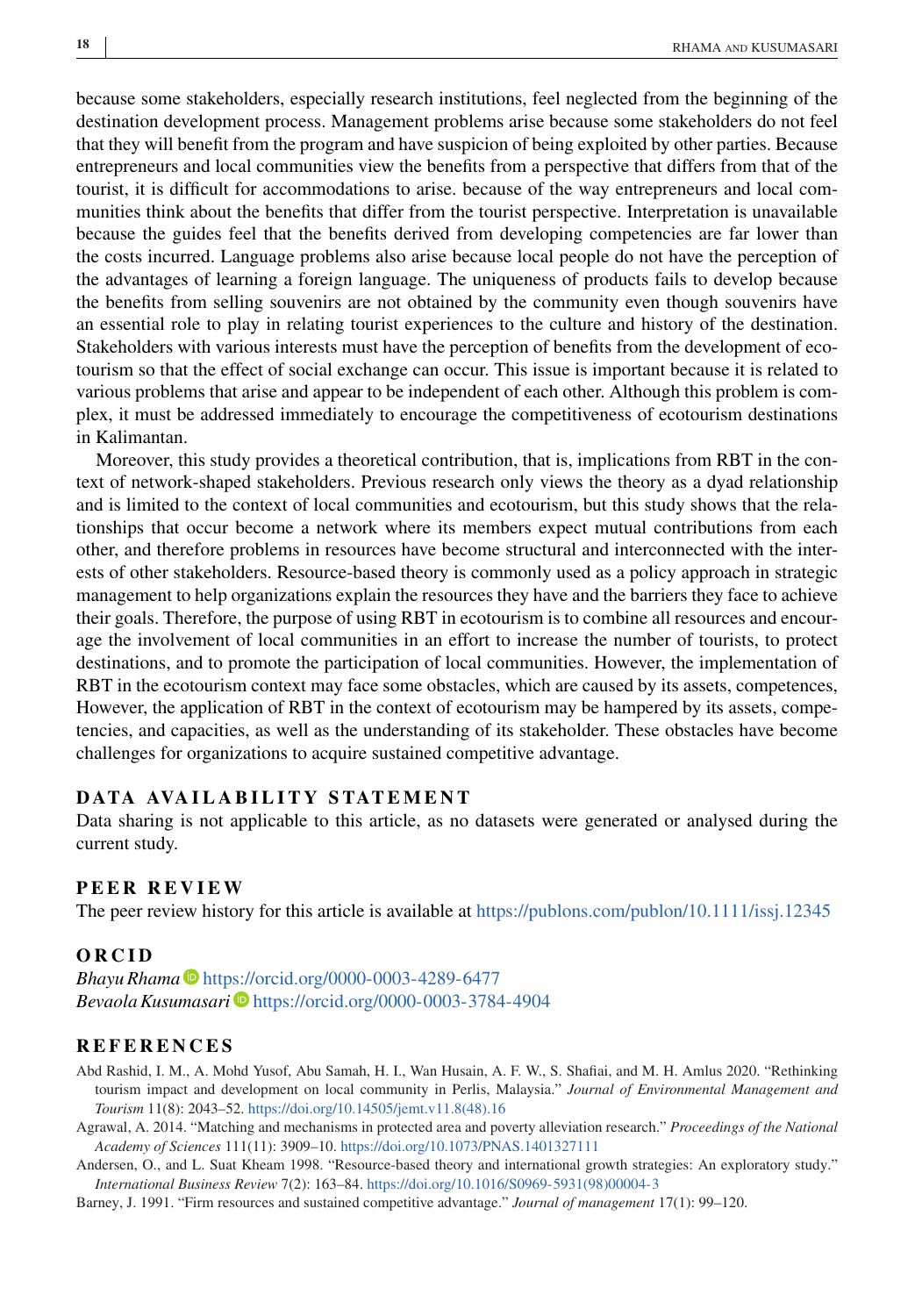- <span id="page-18-0"></span>Barney, J. B. 2001. "Is the resource-based "view" a useful perspective for strategic management research? Yes." *Academy of management review* 26(1): 41–56.
- Barney, J. B., and D. Clark 2007. *Resource-Based Theory: Creating and Sustaining Competitive Advantage*. New York, NY: Oxford University Press.
- Barney, J. B., D. J. Ketchen, and M. Wright 2011. "The future of resource-based theory: Revitalization or decline?" *Journal of Management* 37(5): 1299–315. <https://doi.org/10.1177/0149206310391805>
- Beaumont, N. 2011. *The third criterion of ecotourism: are ecotourists more concerned about sustainability than other tourists?* 10(2): 135–48. <https://doi.org/10.1080/14724049.2011.555554>
- Burdett, C. L., K. R. Crooks, D. M. Theobald, K. R. Wilson, E. E. Boydston, L. M. Lyren, R. N. Fisher, T. W. Vickers, S. A. Morrison, and W. M. Boyce 2010. "Interfacing models of wildlife habitat and human development to predict the future distribution of puma habitat." *Ecosphere* 1(1): 1–21. <https://doi.org/10.1890/ES10-00005.1>
- Burns, P. 2005. "Ecotourism planning and policy 'Vaka Pasifika'?."" *Tourism and Hospitality, Planning and Development* 2(3): 155–69. <https://doi.org/10.1080/14790530500399168>
- Chan, J. K. L., and T. Baum 2007. "Motivation factors of ecotourists in ecolodge accommodation: The push and pull factors." *Asia Pacific Journal of Tourism Research* 12(4): 349–64. <https://doi.org/10.1080/10941660701761027>
- Choi, Y. 2017. "Upper echelon and third party endorsement and harvest performance." *International Journal of Entrepreneurship* 21(3).
- Cobbinah, P. B. 2015. "Contextualising the meaning of ecotourism." *Tourism Management Perspectives* 16:179–89. [https://doi.](https://doi.org/10.1016/j.tmp.2015.07.015) [org/10.1016/j.tmp.2015.07.015](https://doi.org/10.1016/j.tmp.2015.07.015)
- Conway, T., and M. Cawley 2016. "Defining ecotourism: Evidence of provider perspectives from an emerging area." *Journal of Ecotourism* 15(2): 122–38. [https://doi.org/10.1080/14724049.2016.1153105.](https://doi.org/10.1080/14724049.2016.1153105)
- Coria, J., and E. Calfucura 2012. "Ecotourism and the development of indigenous communities: The good, the bad, and the ugly." *Ecological Economics* 73:47–55. <https://doi.org/10.1016/j.ecolecon.2011.10.024>
- Costanza, R., R. de Groot, P. Sutton, S. van der Ploeg, S. J. Anderson, I. Kubiszewski, S. Farber, and R. K. Turner 2014. "Changes in the global value of ecosystem services." *Global Environmental Change* 26(1): 152–8. [https://doi.org/10.1016/](https://doi.org/10.1016/J.GLOENVCHA.2014.04.002) [J.GLOENVCHA.2014.04.002](https://doi.org/10.1016/J.GLOENVCHA.2014.04.002)
- Crook, T. R., D. J. Ketchen, J. G. Combs, and S. Y. Todd 2008. "Strategic resources and performance: A meta-analysis." *Strategic management journal* 29(11): 1141–54.
- Damanik, J. 2016. "Lack of Stakeholder Partnerships in Destination Management: Lessons Learned from Labuan Bajo, Eastern Indonesia." *Asian Journal of Tourism Research* 1(2): 173–98.
- D'Oria, L., T. R. Crook, J. David J. Ketchen, D. G. Sirmon, and M. Wright 2021. "The evolution of resource-based inquiry." *A Review and Meta-Analytic Integration of the Strategic Resources–Actions–Performance Pathway* 47(6): 1383–429. [https://](https://doi.org/10.1177/0149206321994182) [doi.org/10.1177/0149206321994182.](https://doi.org/10.1177/0149206321994182)
- Eagles, P. F. 1997. International ecotourism management: Using Australia and Africa as case studies. *Albany, Australia: IUCN World Commission on Protected Areas, Protected Areas in the 21st Century: From Islands to Networks*.
- Efransjah, P. G., C. H. bin Hassan, and K. D. Santosa 2012. "Consultative planning for effective forest governance: Case studies from Malaysia and Indonesia." *Lessons from forest decentralization: money, justice and the quest for good governance in Asia-Pacific* 133.
- Feng, S., D. Wang, and X. Zhang 2014 "Study on ecological compensation for coal mining activities based on economic externalities." *Journal of Geoscience and Environment Protection* 02(02): 151–6. <https://doi.org/10.4236/gep.2014.22021>
- Fennell, D. 2013. "Ecotourism." In A. Holden and D. Fennell (Ed.), *The Routledge handbook of tourism and the environment* (323–33). Oxon: Routledge.
- Fennell, D. A., and R. K. Dowling (Eds.). 2003. *Ecotourism policy and planning*. CABI.
- Fennell, D A, and R. Nilson 1998. "The Development of Human Resources Through Ecotourism." *Tourism Recreation Research* 23(1): 82–84. <https://doi.org/10.1080/02508281.1998.11014824>
- Fennell, David A. 2010. *Ecotourism*, Oxon: Routledge.
- Ferraro, P. J., and M. M. Hanauer 2014. "Quantifying causal mechanisms to determine how protected areas affect poverty through changes in ecosystem services and infrastructure." *Proceedings of the National Academy of Sciences* 111(11): 4332–7.
- Foucat, V. A. 2002. "Community-based ecotourism management moving towards sustainability, in Ventanilla, Oaxaca, Mexico." *Ocean & Coastal Management* 45(8): 511–29.
- Habbershon, T. G., and M. L. Williams 1999. "A resource-based framework for assessing the strategic advantages of family firms." *Family business review* 12(1): 1–25.
- Herath, G. 2002. "Research methodologies for planning ecotourism and nature conservation." *Tourism Economics* 8(1): 77–102. <https://doi.org/10.5367/000000002101298007>
- Holden, A., and D. A. Fennell 2013. *The Routledge handbook of tourism and the environment*. London: Routledge.
- Hoopes, D. G., T. L. Madsen, and G. Walker 2003. "Guestditors' introduction to the special issue: Why is there a resource-based view? Toward a theory of competitive heterogeneity." *Strategic Management Journal* 24(10): 889–902.
- Horng, J. S., and C. T. S. Tsai 2012. "Constructing Indicators of Culinary Tourism Strategy: An Application of Resource-Based Theory." *Journal of Travel and Tourism Marketing* 29(8): 796–816. <https://doi.org/10.1080/10548408.2012.730945>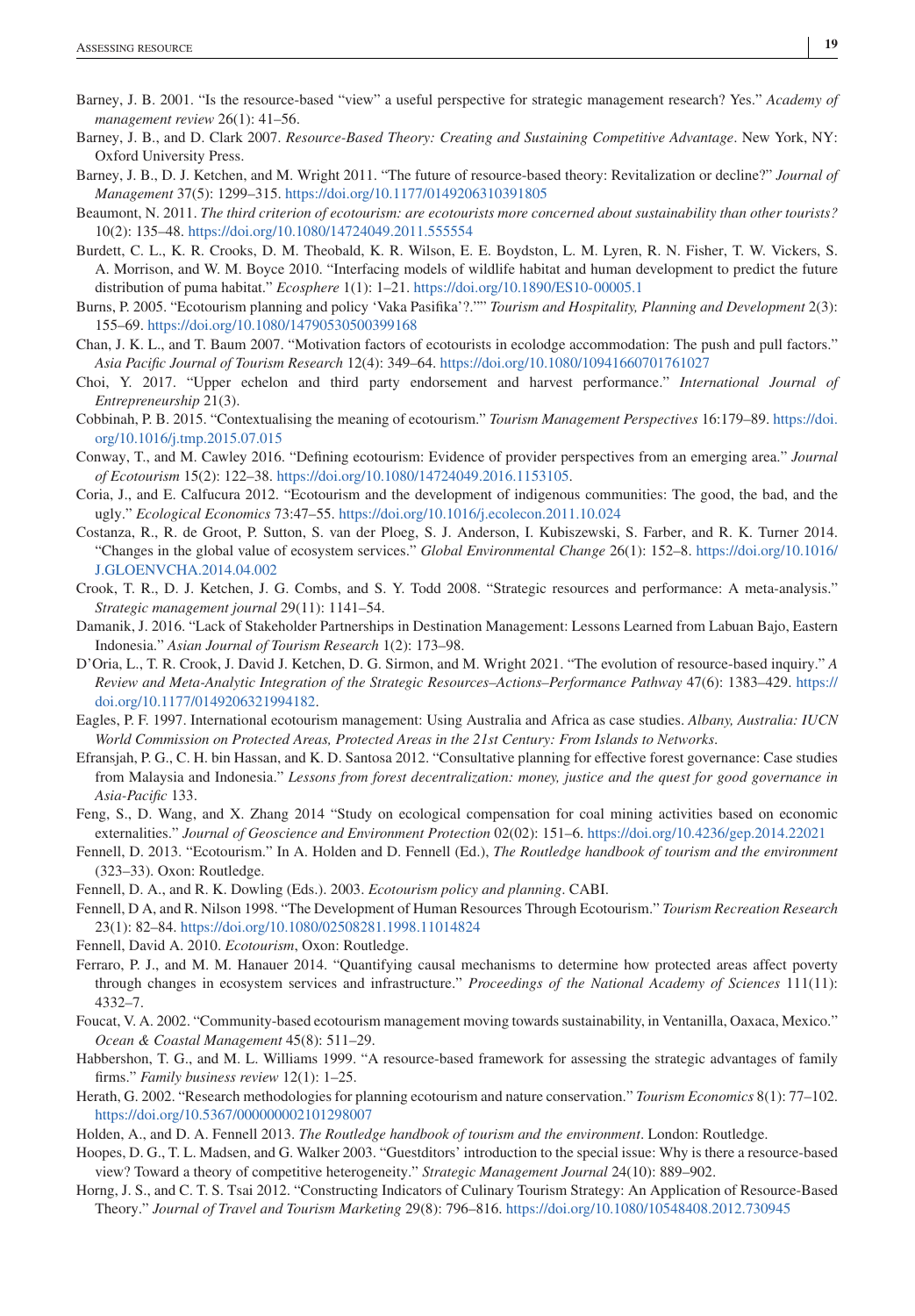- <span id="page-19-0"></span>Huang, L.-C., M. Gao, and P.-F. Hsu 2019. "A study on the correlation among human resource flexibility strategy, organizational citizenship behavior, and organizational performance in ecotourism industry." *Ekoloji* 28(107): 379–83.
- Hsu, D. H., and R. H. Ziedonis 2013. "Resources as dual sources of advantage: Implications for valuing entrepreneurial-firm patents." *Strategic Management Journal* 34(7): 761–81.
- Kusumasari, B., Q. Alam, and K. Siddiqui 2010. "Resource Capability for Local Government in Managing Disaster." *Disaster Prevention and Management* 19(4): 438–51 <https://doi.org/10.1108/09653561011070367>
- Kohar, U. H. A 2013. *The factors that influence the sustainability of Malaysian Bumiputera (indigenous) new technology-based small firms*. PhD Dissertation. RMIT University.
- Lavie, D. 2006. "The competitive advantage of interconnected firms: An extension of the resource-based view." *Academy of management review* 31(3): 638–58. <https://doi.org/10.5465/AMR.2006.21318922>
- Lee, C. F., and B. King 2006. "Assessing destination competitiveness: An application to the hot springs tourism sector." *Tourism and Hospitality Planning & Development* 3(3): 179–97.
- Lestariningsih, N., and D. Setyaningsih 2017. "Explorative study of tropical pitcher plants (Nepenthes sp.) types and insects that trapped inside in Sebangau National Park Palangka Raya Central Kalimantan." In S. Anwar F. (Ed.), *Journal of Physics: Conference Series* (Vol. 795:Issue (1):). Institute of Physics Publishing. <https://doi.org/10.1088/1742-6596/795/1/012062>
- Li, W. 2004. "Environmental management indicators for ecotourism in China's nature reserves: A case study in Tianmushan Nature Reserve." *Tourism Management* 25(5): 559–64.
- Li, W., Q. Zhang, C. Liu, and Q. Xue 2006. "Tourism's impacts on natural resources: A positive case from China." *Environmental Management* 38(4): 572–9 <https://doi.org/10.1007/s00267-004-0299-z>
- Massukado-Nakatani, M. S., and R. M. Teixeira 2009. "Resource-based view as a perspective for public tourism management research: Evidence from two Brazilian tourism destinations." *BAR-Brazilian Administration Review* 6(1): 62–77.
- Meilani, M. M., W. Andayani, L. R. W. Faida, and A. Maryudi 2019. "Ecotourism in Sebangau National Park: An avenue to enhance local community livelihoods while protecting the ecosystem." In Widiatmaka (Ed.), *IOP Conference Series: Earth and Environmental Science* (Vol. 399:Issue (1):). Institute of Physics Publishing. [https://doi.org/10.1088/1755-1315/399/1/](https://doi.org/10.1088/1755-1315/399/1/012112) [012112](https://doi.org/10.1088/1755-1315/399/1/012112)
- Meilani, M. M., R. Thwaites, D. Race, W. Andayani, L. R. W. Faida, and A. Maryudi 2019. "Finding alternatives of livelihood sources for forest dependent communities in protected areas: A case study of Sebangau National Park, Central Kalimantan Province, Indonesia." *IOP Conference Series: Earth and Environmental Science*, 285(1):. [https://doi.org/10.1088/1755-](https://doi.org/10.1088/1755-1315/285/1/012005) [1315/285/1/012005](https://doi.org/10.1088/1755-1315/285/1/012005)
- Newbert, S. L. 2007. "Empirical research on the resource-based view of the firm: An assessment and suggestions for future research." *Strategic management journal* 28(2): 121–46.
- Newbert, S. L. 2008. "Value, rareness, competitive advantage, and performance: A conceptual-level empirical investigation of the resource-based view of the firm." *Strategic management journal* 29(7): 745–68. <https://doi.org/10.1002/SMJ.686>
- Newsome, D. 2014. "An 'ecotourist's recent experience in Sri Lanka." *Http://Dx.Doi.Org/10.1080/14724049.2013.879153* 12(3): 210–20.
- Ok, K., T. Okan, and E. Yilmaz 2011. "A comparative study on activity selection with multicriteria decision-making techniques in ecotourism planning." *Scientific Research and Essays* 6(6): 1417–27.
- Olalla, M. F. 1980. "The resource-based theory and human resources." *International Advances in Economic Research* 5(1): 84–92. <https://doi.org/10.1007/BF02295034>
- Perera, P., and R. P. Vlosky 2017. "Understanding Ecotourist Behavior: The Case of Forest-based Ecotourism in Sri Lanka Ecotourism." *E-Review of Tourism Research (ERTR)* 14(5/6): 306–31.
- Ponting, J., and D. O'Brien 2014. "Liberalizing Nirvana: An analysis of the consequences of common pool resource deregulation for the sustainability of Fiji's surf tourism industry." *Journal of Sustainable Tourism* 22(3): 384–402. [https://doi.org/10.](https://doi.org/10.1080/09669582.2013.819879) [1080/09669582.2013.819879](https://doi.org/10.1080/09669582.2013.819879)
- Priem, R. L., and J. E. Butler 2001. "Tautology in the resource-based view and the implications of externally determined resource value: Further comments." *Academy of Management review* 26(1): 57–66.
- Qomariah, L. 2009. Pengembangan Ekowisata Berbasis Masyarakat Di Taman Nasional Meru Betiri (Studi Kasus Blok Rajegwesi SPTN I Saronganan). Institut Pertanian Bogor.
- Rhama, B 2017. *The Implications Of The Values And Behaviours Of Actors For Ecotourism Policy: A Case Study Of Sebangau National Park, Central Kalimantan, Indonesia*. PhD Dissertation, University of Central Lancashire.
- Sartori, A., C. Mottironi, and M. A. Coorigliano 2012. "Tourist destination brand equity and internal stakeholders: An empirical research." *Journal of vacation marketing* 18(4): 327–40.
- Saruman, M. F. M., M. R. Razman, S. Z. S. Zakaria, and L. K. Ern 2017. "Influence of Network Sustainability Governance in Ecotourism Management: Case Study in Paya Indah Wetlands." *International Journal of Academic Research in Business and Social Sciences* 7(2): 666–77.
- Scheiber, F. 2013. *Structural and cultural approaches towards studying the diffusion of management practices*. PhD Dissertation. Universitat Mannheim.
- Schmidt, J., and T. Keil 2013. "What makes a resource valuable? Identifying the drivers of firm-idiosyncratic resource value." *Academy of Management Review* 38(2): 206–28. <https://doi.org/10.5465/AMR.2010.0404>
- Setyadi, I. A., H. Hartoyo, A. Maulana, and E. H. Muntasib 2012. "Strategi pengembangan ekowisata di taman nasional Sebangau Kalimantan Tengah." *Jurnal Manajemen & Agribisnis* 9(1): 1–12.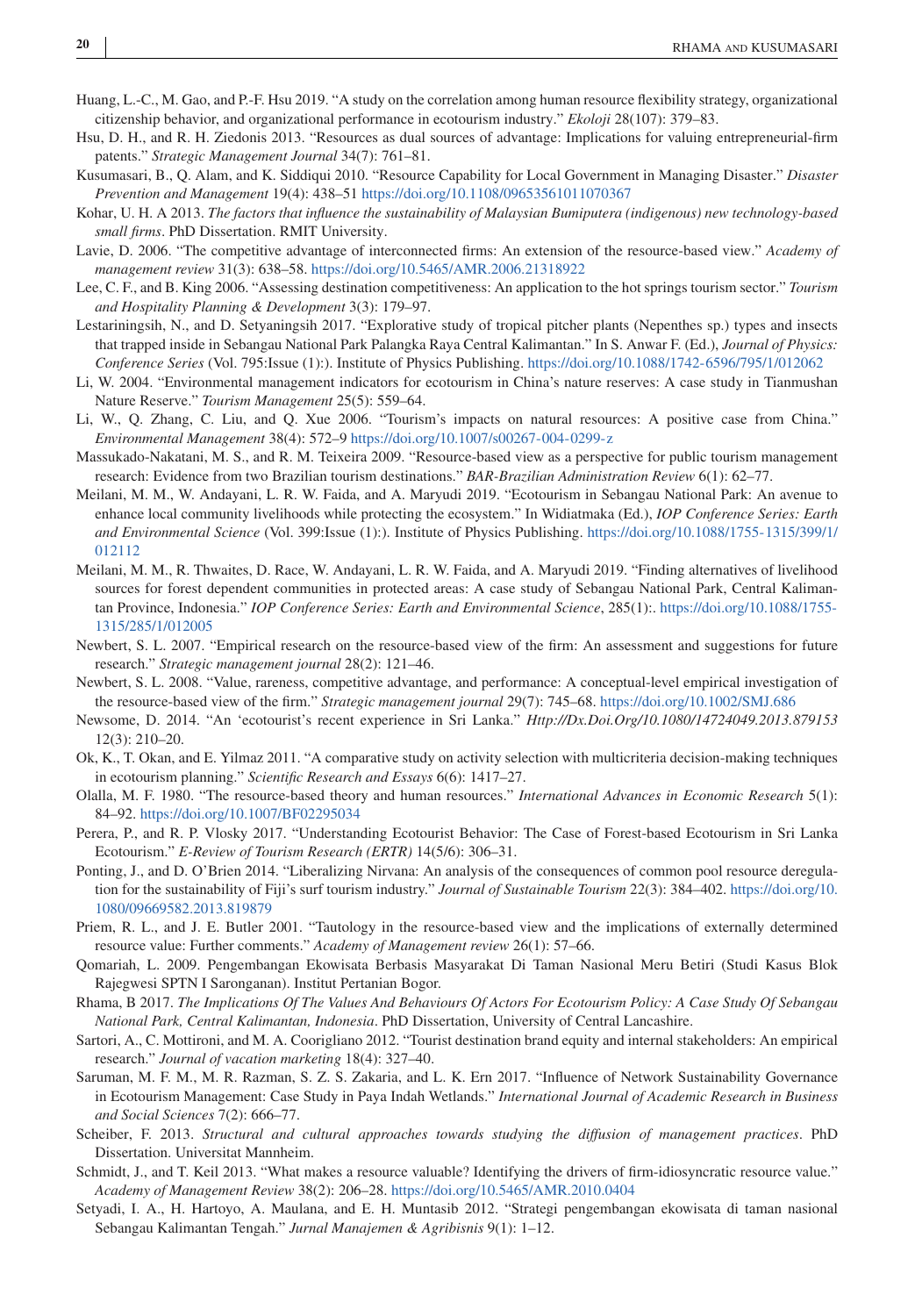- <span id="page-20-0"></span>Sharpley, R. 2015. "Tourism: A vehicle for development?" In R. Sharpley and D. J. Telfer (Ed.), *Tourism and development: Concepts and issues* (2nd ed., pp. 3–30). Bristol: Channel View Publications.
- Shi, P., C. Song, and C. Cheng 2019. "Geographical synergetics: From understanding human-environment relationship to designing human-environment synergy." *Dili Xuebao/Acta Geographica Sinica* 74(1): 3–15. [https://doi.org/10.11821/](https://doi.org/10.11821/dlxb201901001) [dlxb201901001](https://doi.org/10.11821/dlxb201901001)
- Shirley, G., E. Wylie, and W. Friesen 2018. "The Branding of Post-Conflict Tourism Destinations: Theoretical Reflections and Case Studies." *Community, Environment and Disaster Risk Management* 19:119–39. [https://doi.org/10.1108/S2040-](https://doi.org/10.1108/S2040-726220180000019007) [726220180000019007](https://doi.org/10.1108/S2040-726220180000019007)
- Siburian, R. 2006. "Pengelolaan Taman Nasional Gunung Leuser Bagian Bukit Lawang Berbasis Ekowisata." *Jurnal Masyarakat dan Budaya* 8(1): 67–90.
- Sosilawaty. 2020. "Identifying the diversity of orchids in the sebangau national park in central kalimantan." *International Journal of Advanced Research in Engineering and Technology* 11(3): 185–91. [https://doi.org/10.34218/IJARET.11.3.2020.](https://doi.org/10.34218/IJARET.11.3.2020.016) [016](https://doi.org/10.34218/IJARET.11.3.2020.016)
- Su, M. M., G. Wall, and Z. Ma 2014. "Assessing Ecotourism from a Multi-stakeholder Perspective: Xingkai Lake National Nature Reserve, China." *Environmental Management* 54(5): 1190–207. <https://doi.org/10.1007/s00267-014-0360-5>
- Sukserm, T., N. Thiengkamol, and T. Tengkamol 2012. "Development of the ecotourism management model for forest park." *Journal of the Social Sciences* 7(1): 95–99.
- Sunarta, I. N., L. P. K. Pujani, and I. M. Adikampana 2017. "Community Based Tourism Model for Natural Protected Areas." *Phranakhon Rajabhat Research Journal* 12(2): 33–45.
- Susetyo, E. S. H 2014. *Analisis Kelembagaan Pemanfaatan Sumberdaya Taman Nasional Sebangau-Kalimantan Tengah*. Bogor: IPB.
- Tang, L., L. Gao, and L. Shi 2015. "Sustainable management and protection of ecosystems in Shangri-La County, Yunnan Province, China: Introduction." *International Journal of Sustainable Development and World Ecology* 22(2): 99–102. [https://](https://doi.org/10.1080/13504509.2014.943331) [doi.org/10.1080/13504509.2014.943331](https://doi.org/10.1080/13504509.2014.943331)
- TIES. 2006. *Global ecotourism fact sheet*. [https://www.coursehero.com/file/17523180/cit1TIES-GLOBAL-ECOTOURISM-](https://www.coursehero.com/file/17523180/cit1TIES-GLOBAL-ECOTOURISM-FACT-SHEET/)[FACT-SHEET/](https://www.coursehero.com/file/17523180/cit1TIES-GLOBAL-ECOTOURISM-FACT-SHEET/)
- Tüten, D., and S. Ascigil 2014. "Antecedents of innovativeness: Entrepreneurial team characteristics and networking." *Journal of Innovation Management* 2(1): 83.
- Utami-Atmoko, S. K. Traylor-Holzer M. A. Rifqi, P. G. Siregar, B. Achmad, A. Priadjati, S. Husson, S. Wich, P. Hadisiswoyo, F. Saputra, G. Campbell-Smith, P. Kuncoro, A. Russon, M. Voigt, T. Santika, M. Nowak, I. Singleton, I. Sapari, A. Meididit, D. S. Chandradewi, B. Ripoll Capilla, and C. M. Ermayanti Lees (eds.) 2017. *Orangutan Population and Habitat Viability Assessment: Final Report*. Apple Valley, MN: IUCN/SSC Conservation Breeding Specialist Group.
- Van Hecken, G., and J. Bastiaensen 2010. "Payments for ecosystem services: Justified or not? A political view." *Environmental Science & Policy* 13(8): 785–92. <https://doi.org/10.1016/J.ENVSCI.2010.09.006>
- Verbeke, A., and V. Tung 2013. "The future of stakeholder management theory: A temporal perspective." *Journal of Business Ethics* 112(3): 529–43.
- Walsh, M., P. Lynch, and D. Harrington 2011. "A capability-based framework for tourism innovativeness." *Irish Journal of Management* 31(1): 21.
- Wang, C. C., Y. S. Yang, P. Wen, and H. Jing 2017. "A review of ecotourism impacts on livelihoods of indigenous community in foreign countries." *Shengtai Xuebao/Acta Ecologica Sinica* 37(16): 5556–64. <https://doi.org/10.5846/stxb201605200977>
- Wills-Johnson, N. 2008. "The networked firm: A framework for RBV." *Journal of Management Development* 27(2): 214–24. <https://doi.org/10.1108/02621710810849344>
- Wood, M. E. 2002. *Ecotourism: Principles, practices and policies for sustainability*. Paris, France: United Nations Environment Programme (UNEP) & The International Ecotourism Society.
- Wu, C. W. 2009. "Sustainable development conceptual framework in tourism industry context in Taiwan: Resource based view." In *Conference of the International Journal of Arts and Science* 2(1): 1–11).
- Xaba, F., M. Selepe, and J. Mdiniso 2018. "Ecotourism as a vehicle to reduce unemployment and poverty: The role of the community and employees." *African Journal of Hospitality, Tourism and Leisure* 7(5).
- Zhang, C., and J. Dhaliwal 2009. "An investigation of resource-based and institutional theoretic factors in technology adoption for operations and supply chain management." *International Journal of Production Economics* 120(1): 252–69. [https://doi.](https://doi.org/10.1016/J.IJPE.2008.07.023) [org/10.1016/J.IJPE.2008.07.023](https://doi.org/10.1016/J.IJPE.2008.07.023)
- Zhong, Z., S. Yang, and Y. Duan 2018. "Sustainable Development of Typhoon Prone Coastal Areas Based on SD Model." *Journal of Coastal Research* 83:754–69. <https://doi.org/10.2112/SI83-124.1>
- Zografos, C., and D. Allcroft 2007. "The environmental values of potential ecotourists: A segmentation study." *Journal of Sustainable Tourism* 15(1): 44–66.